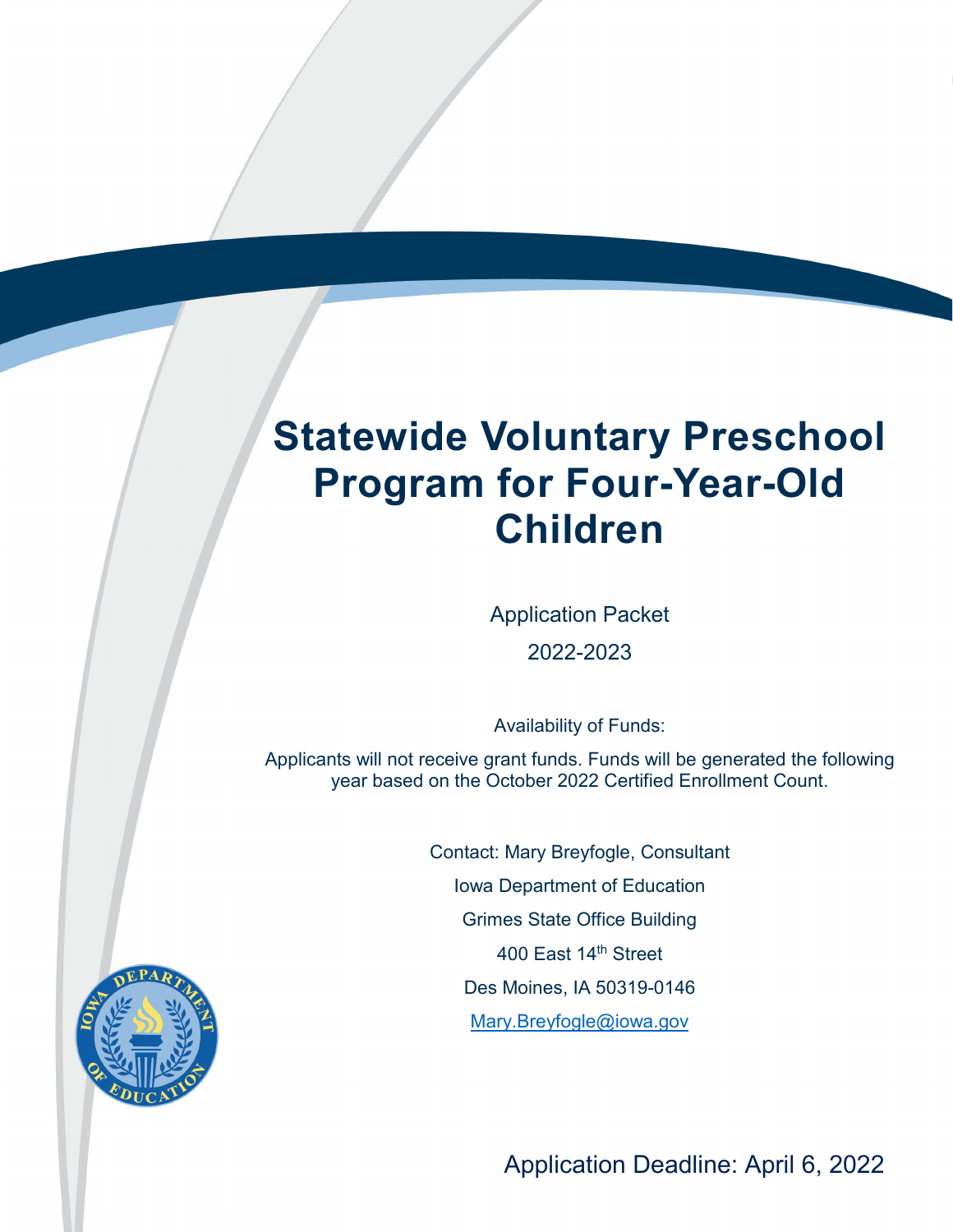State of Iowa Department of Education Grimes State Office Building 400 E.  $14<sup>th</sup>$  Street Des Moines, IA 50319-0146

### **State Board of Education**

Brooke Axiotis, President, Des Moines Bettie Bolar, Vice President, Marshalltown Rod Bradley, Denison Brian J. Kane, Dubuque Michael L. Knedler, Council Bluffs Mike May, Spirit Lake John Robbins, Iowa Falls Georgia Van Gundy, Waukee Hannah Groos, Student Member, Norwalk

### **Administration**

Ann Lebo, Director and Executive Officer of the State Board of Education

### **Division of Learning and Results**

Amy Williamson, Deputy Director

### **Bureau of School Improvement**

Janell Brandhorst, Chief Mary Breyfogle, Consultant

## **Bureau of Learner Strategies and Supports**

Kimberly Villotti, Administrative Consultant

It is the policy of the Iowa Department of Education not to discriminate on the basis of race, creed, color, sexual orientation, gender identity, national origin, sex, disability, religion, age, political party affiliation, or actual or potential parental, family or marital status in its programs, activities, or employment practices as required by the Iowa Code sections 216.9 and 256.10(2), Titles VI and VII of the Civil Rights Act of 1964 (42 U.S.C. § 2000d and 2000e), the Equal Pay Act of 1973 (29 U.S.C. § 206, et seq.), Title IX (Educational Amendments, 20 U.S.C.§§ 1681 – 1688), Section 504 (Rehabilitation Act of 1973, 29 U.S.C. § 794), and the Americans with Disabilities Act (42 U.S.C. § 12101, et seq.). If you have questions or complaints related to compliance with this policy by the Iowa Department of Education, please contact the legal counsel for the Iowa Department of Education, Grimes State Office Building, 400 E. 14th Street, Des Moines, IA 50319-0146, telephone number: 515- 281-5295, or the Director of the Office for Civil Rights, U.S. Department of Education, Citigroup Center, 500 W. Madison Street, Suite 1475, Chicago, IL 60661-4544, telephone number: 312-730-1560, FAX number: 312-730-1576, TDD number: 877-521-2172, email: OCR.Chicago@ed.gov.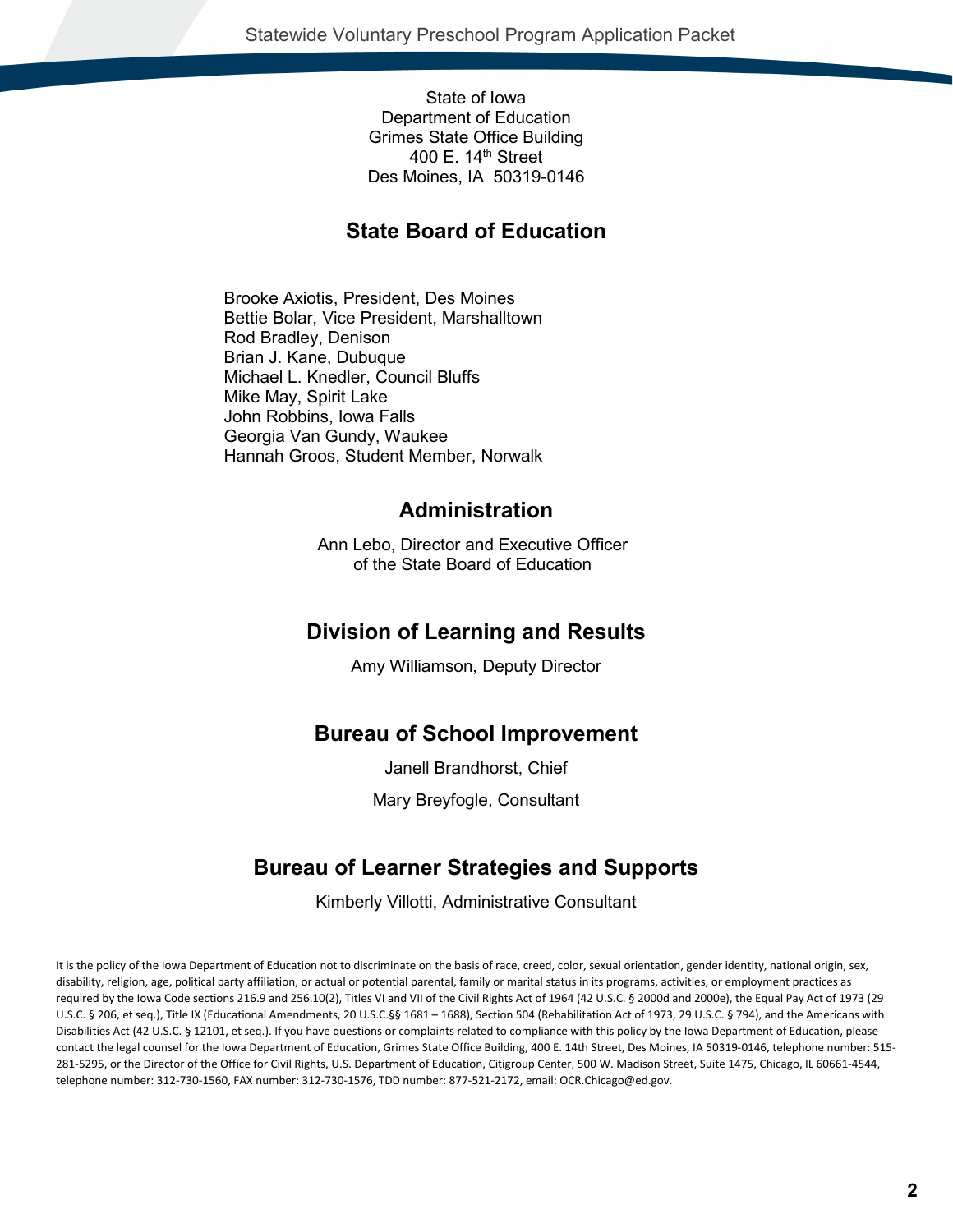## **Contents**

| Section I: Overview of the Statewide Voluntary Preschool Program for Four-Year-Old-Children 5 |  |
|-----------------------------------------------------------------------------------------------|--|
|                                                                                               |  |
|                                                                                               |  |
|                                                                                               |  |
|                                                                                               |  |
| General Provisions of the Statewide Voluntary Preschool Program for Four-Year-Old Children 6  |  |
|                                                                                               |  |
|                                                                                               |  |
|                                                                                               |  |
|                                                                                               |  |
|                                                                                               |  |
|                                                                                               |  |
|                                                                                               |  |
|                                                                                               |  |
|                                                                                               |  |
|                                                                                               |  |
|                                                                                               |  |
|                                                                                               |  |
|                                                                                               |  |
|                                                                                               |  |
|                                                                                               |  |
|                                                                                               |  |
|                                                                                               |  |
| А.                                                                                            |  |
| <b>B.</b>                                                                                     |  |
| С.                                                                                            |  |
| D.                                                                                            |  |
| Ε.                                                                                            |  |
| F.                                                                                            |  |
|                                                                                               |  |
| Α.                                                                                            |  |
| В.                                                                                            |  |
|                                                                                               |  |
| A.                                                                                            |  |
| STATEWIDE VOLUNTARY PRESCHOOL PROGRAM FOR FOUR-YEAR-OLD CHILDREN 12                           |  |
|                                                                                               |  |
| В.                                                                                            |  |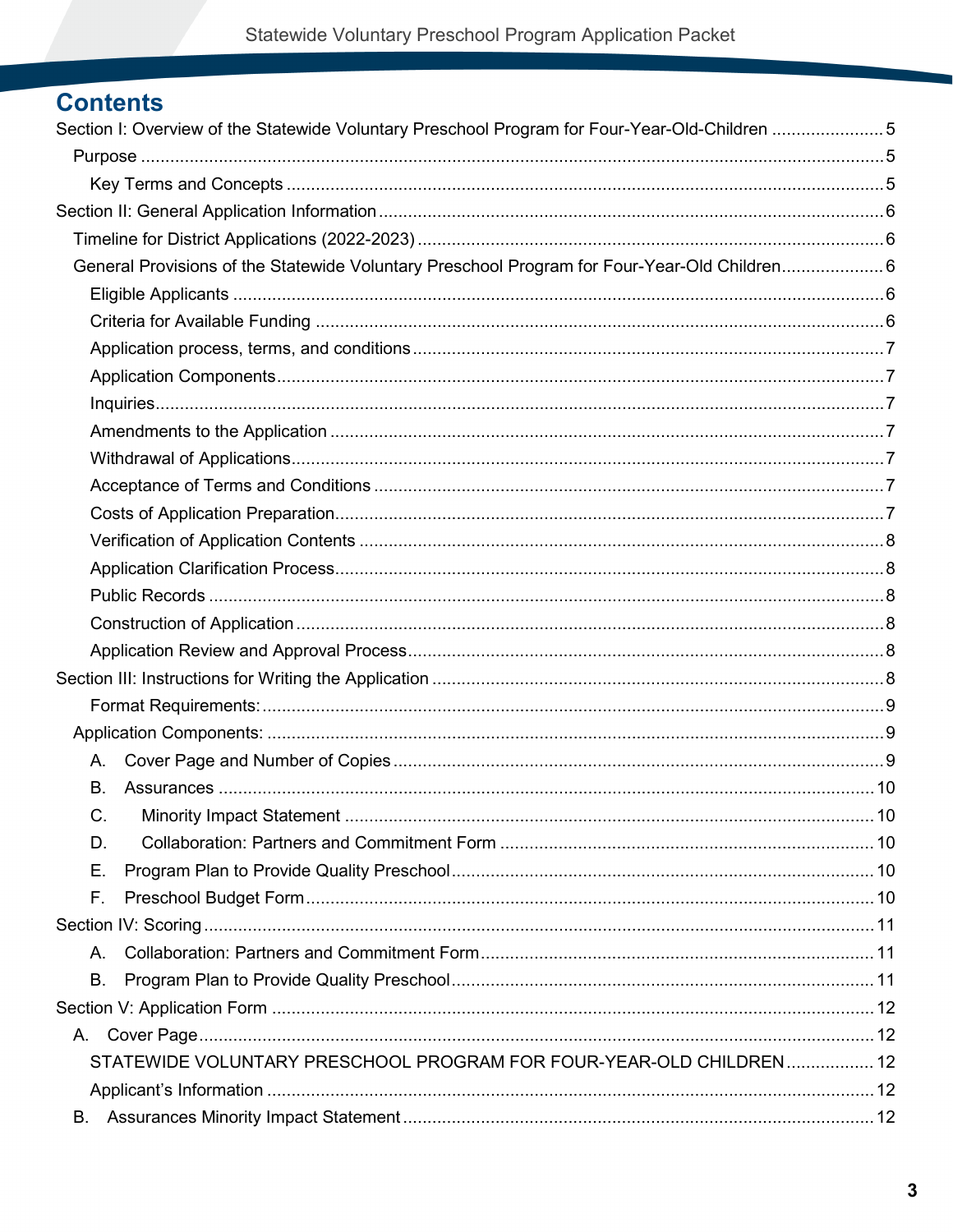|    | Park K: Preschool Program standards Met in One Year (Only applicable if a classroom does not meet |  |
|----|---------------------------------------------------------------------------------------------------|--|
| С. |                                                                                                   |  |
|    |                                                                                                   |  |
|    |                                                                                                   |  |
| D. |                                                                                                   |  |
|    |                                                                                                   |  |
| Е. |                                                                                                   |  |
|    |                                                                                                   |  |
|    |                                                                                                   |  |
|    |                                                                                                   |  |
|    |                                                                                                   |  |
|    |                                                                                                   |  |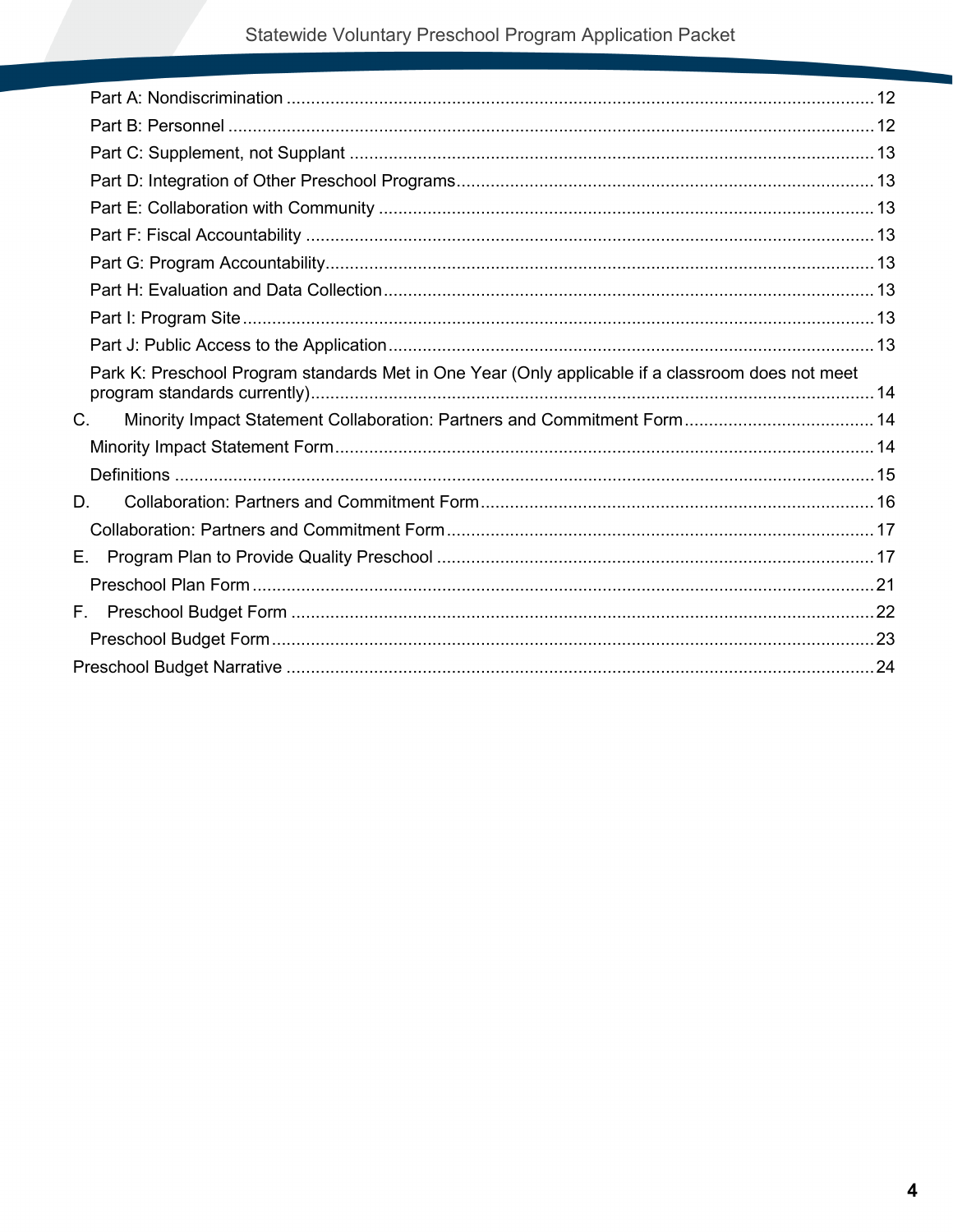## <span id="page-4-0"></span>**Section I: Overview of the Statewide Voluntary Preschool Program for Four-Year-Old-Children**

## <span id="page-4-1"></span>**Purpose**

The Iowa Department of Education "Department" is issuing a non-competitive application to fund additional districts in the Statewide Voluntary Preschool Program for Four-Year-Old Children through collaborative partnerships among school districts, local communities and families. The purpose is to solicit applications that will enable the Department to make funding available in the 2023-2024 year based on the Certified Enrollment Count from October 2022. Interested and qualified school districts may participate in providing a Statewide Voluntary Preschool Program for Four-Year-Old Children created in accordance with [281 Iowa Administrative](http://www.legis.iowa.gov/DOCS/ACO/IAC/LINC/Chapter.281.16.pdf)  [Code \(IAC\) Chapter 16.](http://www.legis.iowa.gov/DOCS/ACO/IAC/LINC/Chapter.281.16.pdf) Applicants must comply with all instructions and requirements as stipulated in this document.

The purpose of the Statewide Voluntary Preschool Program for Four-Year-Old Children is to provide an opportunity for young children in the state of Iowa to enter school ready to learn by expanding statewide voluntary access to quality preschool curricula for four-year-old children. The allocation of funds for the Statewide Voluntary Preschool Program for Four-Year-Old Children is intended to improve access to quality early childhood education and provide a predictable, equitable and sustainable funding method through the Certified Enrollment Count to increase the number of children participating in quality programs. The preschool programs are expected to serve four-year-old children with a range of abilities and disabilities representing the social, linguistic and economic diversity of families within the community.

### <span id="page-4-2"></span>**Key Terms and Concepts**

It is required that applicants meet program and collaboration requirements as outlined in [281—16.3](http://www.legis.iowa.gov/DOCS/ACO/IAC/LINC/Chapter.281.16.pdf) to 16.4 IAC. The following terms associated with the Statewide Voluntary Preschool Program for Four-Year-Old Children provide clarification in completing the application.

*"Applicant"* means a school district applying to become an approved local program. Only public school districts in Iowa may apply for state funds under this chapter.

*"Approved local program"* means a school district's voluntary preschool program for eligible children approved by the Department of Education to provide high quality preschool instruction.

*"Eligible children"* means a child who is a resident of Iowa and is four (4) years of age on or before September 15 of the school year. If space and funding are available, a school district approved to participate in the preschool program may enroll a younger or older child in the preschool program; however, the child shall not be counted for state funding purposes.

*"Program standards"* means the expectations for the characteristics or quality of early childhood centers and schools approved by the Department. Approved program standards include National Association for the Education of Young Children Early Learning Program Accreditation Standards and Assessment Items, Head Start Program Performance Standards, or the Iowa Quality Preschool Program Standards.

*"Staff"* mean those individuals implementing preschool program activities under the direct supervision of a teacher. Staff includes paraeducators, teacher aides and teacher associates. All staff members shall meet the program standards as defined above.

*"Teacher"* means an individual who holds a valid practitioner's license issued by the Board of Educational Examiners under chapter 272 and holds an endorsement from the Board of Educational Examiners that includes prekindergarten. There is no requirement that the teacher be an employee of the applicant school district; the teacher may be employed by a private provider or other public agency with whom the applicant school district has entered into an agreement or contract.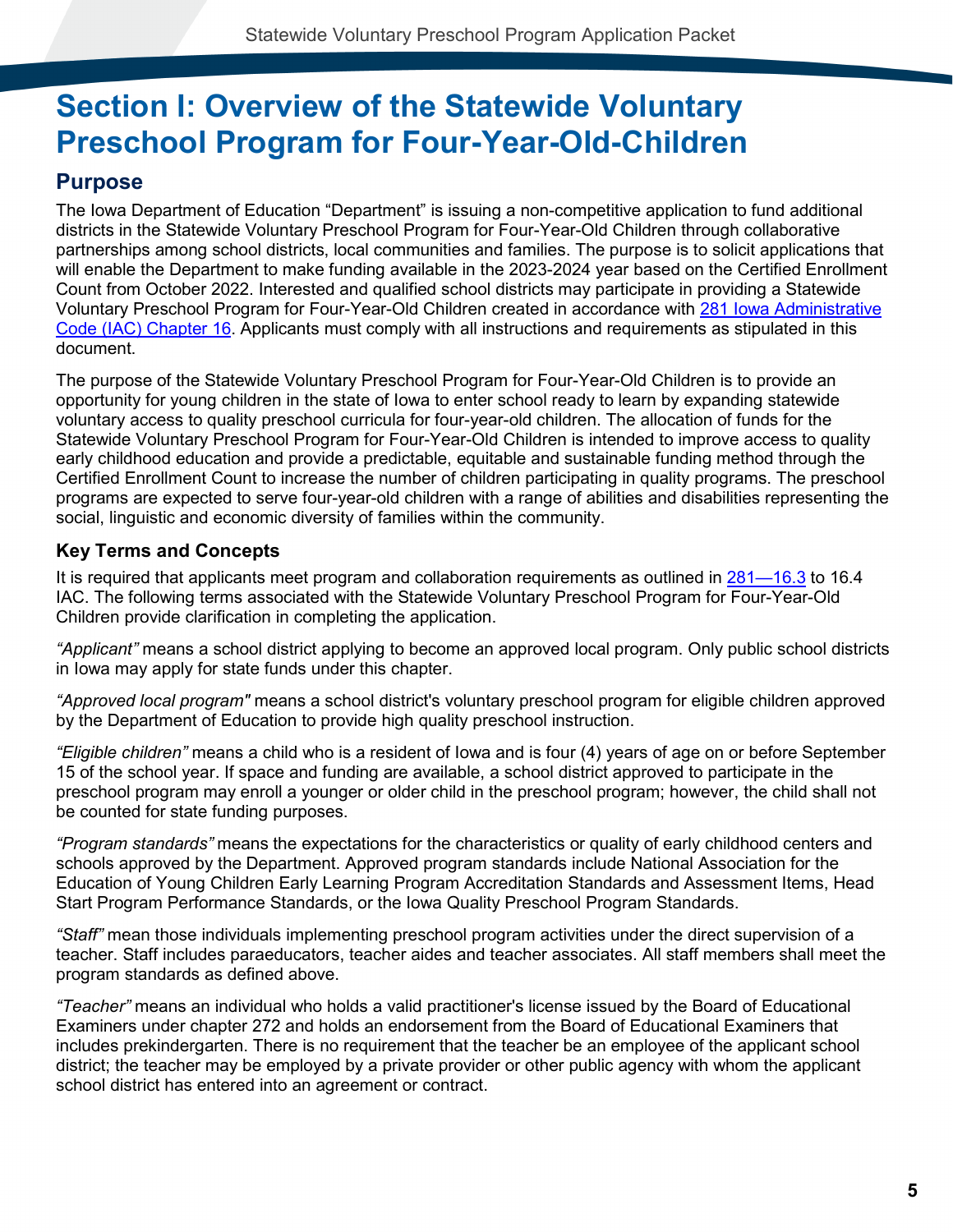## <span id="page-5-0"></span>**Section II: General Application Information**

## <span id="page-5-1"></span>**Timeline for District Applications (2022-2023)**

| District Application Packet (2022-2023)--Non-                                          | December 1, 2021 (Wednesday)                   |
|----------------------------------------------------------------------------------------|------------------------------------------------|
| <b>Grant Funded-</b> available on Department                                           |                                                |
| website, Statewide Voluntary Preschool Program                                         |                                                |
| Applications must be postmarked by                                                     | April 6, 2022 (Wednesday)                      |
| Wednesday, April 6, 2022, or delivered in person                                       |                                                |
| by $4:30$ p.m. on Wednesday, April 6, 2022, to the                                     |                                                |
| below address. This requirement is a mandatory                                         |                                                |
| requirement and <b>will not</b> be subject to waiver as                                |                                                |
| a minor deficiency. Please adhere to all                                               |                                                |
| requirements. Electronic mail and faxed copies of                                      |                                                |
| the application will not be accepted. Any<br>information submitted separately from the |                                                |
| application will not be considered in the review                                       |                                                |
| process:                                                                               |                                                |
|                                                                                        |                                                |
| <b>Ruth Jones</b>                                                                      |                                                |
| Bureau of School Improvement                                                           |                                                |
| Iowa Department of Education                                                           |                                                |
| <b>Third Floor</b>                                                                     |                                                |
| <b>Grimes State Office Building</b>                                                    |                                                |
| 400 E. $14th$ Street                                                                   |                                                |
| Des Moines, IA 50319-0146                                                              |                                                |
| <b>Department reviews district applications.</b>                                       | April 13-15, 2022-Tentative (Wednesday-Friday) |
| <b>Department notifies</b> applicants of approval.                                     | May 20, 2022-Tentative (Friday)                |

### <span id="page-5-2"></span>**General Provisions of the Statewide Voluntary Preschool Program for Four-Year-Old Children**

### <span id="page-5-3"></span>**Eligible Applicants**

A public school district must meet the accreditation requirements under Chapter 12 in order to be an eligible applicant.

Applicants are not required to implement a preschool program that serves all children in their entire school district boundaries; however, school districts must provide justification for the area selected.

### <span id="page-5-4"></span>**Criteria for Available Funding**

Funding is not available to districts for on time funding. A district's general fund may not be used to support costs of implementing the Statewide Voluntary Preschool Program for the first year. The applicant will utilize other funding sources to provide an estimated budget for each location. As described in [298A.2,](https://www.legis.iowa.gov/docs/code/298A.pdf) one option would be for districts to move unexpended, unobligated funding from certain sources to a flexibility fund account. Other options for funding the first year may include, but are not limited to, seeking other grants available for this purpose, soliciting donations, or fundraising. Sustainable ongoing funding will be available in subsequent years based on the Certified Enrollment Count of 4-year-old children served.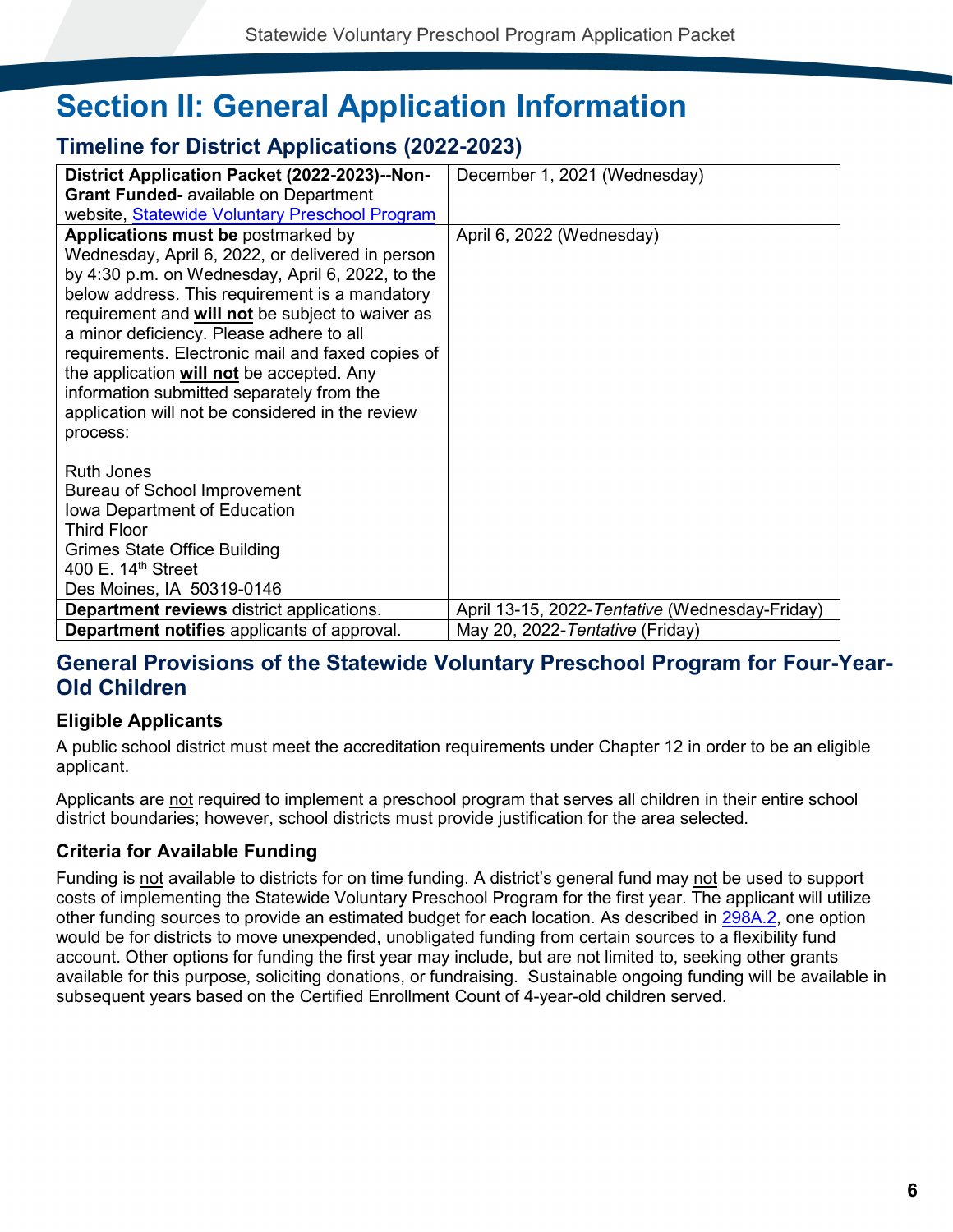### <span id="page-6-0"></span>**Application process, terms, and conditions**

Application process:

- a. An applicant shall make formal response using the Application Form in Section V. Applications not containing the specified information, not following the application format or not received by the specified due date may not be considered.
- b. The Department shall have the final discretion to approve district applications.
- c. The Department shall notify successful applicants.

### <span id="page-6-1"></span>**Application Components**

The application consists of the following required components:

- A. [Cover Page](#page-11-1)
- B. [Assurances](#page-11-4)
- C. [Minority Impact Statement](#page-13-1)
- D. [Collaboration: Partners and Commitment Form](#page-15-0)
- E. [Program Plan to Provide a Quality Preschool](#page-16-1)
	- 1. Existing Preschool Question
	- 2. Preschool Program Plan Narrative
	- 3. [Preschool Program Plan Form](#page-20-0)
- F. [Preschool Budget Plan](#page-21-0)

#### <span id="page-6-2"></span>**Inquiries**

Inquiries from applicants shall be directed to Mary Breyfogle at [Mary.Breyfogle@iowa.gov.](mailto:Jennifer.Adkins@iowa.gov)

### <span id="page-6-3"></span>**Amendments to the Application**

The Department reserves the right to amend the application at any time. In the event it becomes necessary to amend, add to or delete any part of this application, a written amendment will be provided and posted on the Department website.

### <span id="page-6-4"></span>**Withdrawal of Applications**

Applications may be withdrawn, modified and resubmitted at any time prior to the stated due date and time for the receipt of applications. An applicant district desiring to withdraw its application after the submission time shall notify Mary Breyfogle in writing.

### <span id="page-6-5"></span>**Acceptance of Terms and Conditions**

A school district's submission of an application constitutes acceptance of the terms, conditions, criteria and requirements set forth in the application and operates as a waiver of any and all objections to the contents of the application. By submitting an application, the applicant agrees that it will not bring any claim or have any cause of action against the Department or the state of Iowa based on the terms or conditions of the application or the procurement process.

The Department reserves the right to accept or reject any exception taken by an applicant to the terms and conditions of this application. Should the applicant take exception to the terms and conditions required by the Department, the applicant's exceptions may be rejected and the Department may elect to terminate negotiations with that applicant. However, the Department may elect to negotiate with the applicant regarding terms which do not materially alter the substantive requirements of the application or the contents of the applicant's application.

### <span id="page-6-6"></span>**Costs of Application Preparation**

All costs of preparing the application are the sole responsibility of the applicant. The Department is not responsible for any costs incurred by the applicant which are related to the preparation or delivery of the application or any other activities undertaken by the applicant related in any way to the application.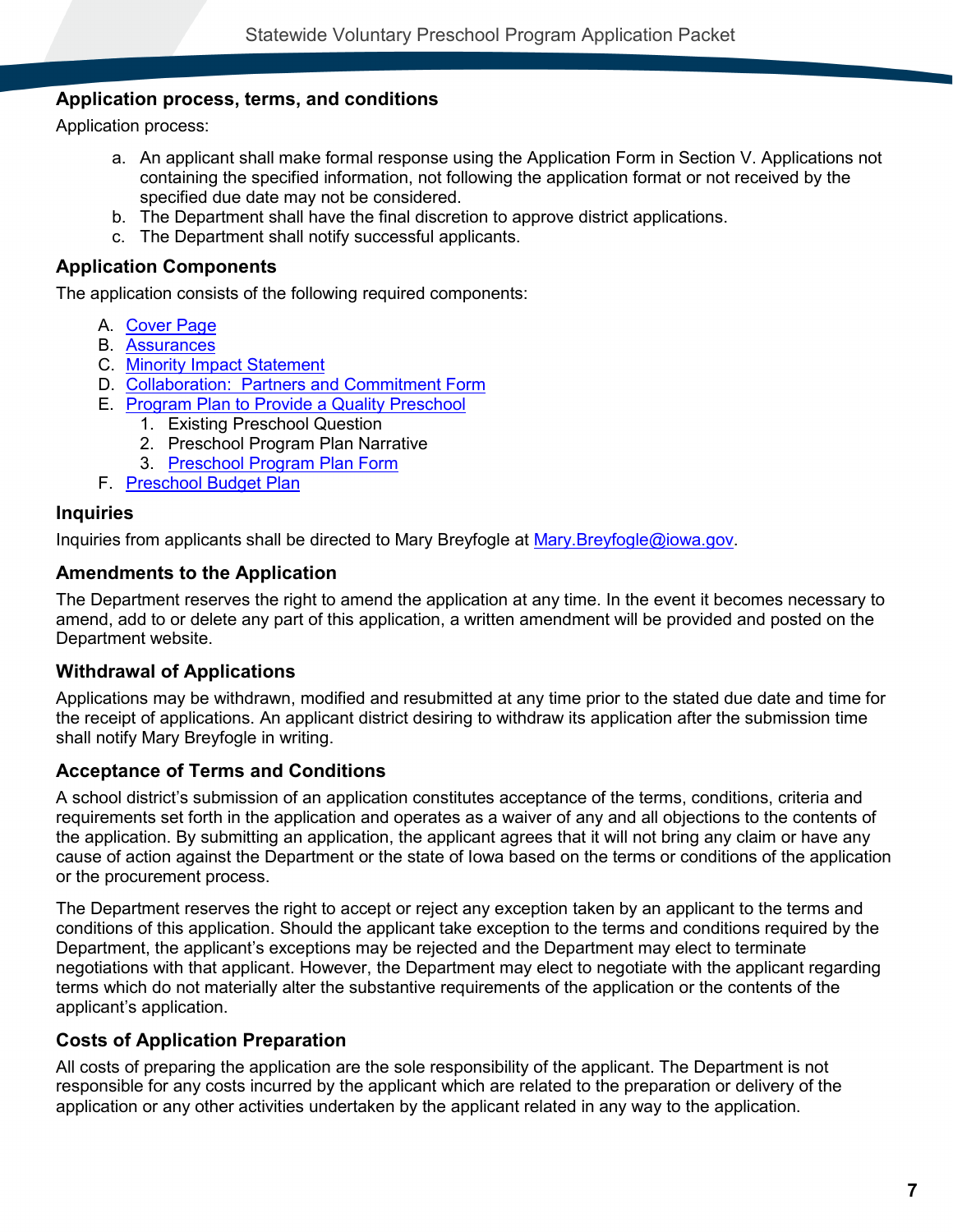### <span id="page-7-0"></span>**Verification of Application Contents**

The contents of an application submitted by an applicant are subject to verification. Misleading or inaccurate responses shall result in rejection of the application pursuant to Rejection of Applications section.

### <span id="page-7-1"></span>**Application Clarification Process**

The Department may request clarification from applicants for the purpose of resolving ambiguities or questioning information presented in the applications. Clarifications may occur throughout the application evaluation process.

### <span id="page-7-2"></span>**Public Records**

All information submitted by an applicant will be treated as public information following the conclusion of the selection process unless the applicant properly requests that information be treated as confidential at the time the application is submitted.

In the event the Department receives a public request for application information marked confidential, written notice shall be given to the applicant seventy-two (72) hours prior to the release of the information to allow the applicant to seek injunctive relief pursuant to Iowa Code Section 22.8. The information marked confidential shall be treated as confidential information to the extent such information is determined confidential under Iowa Code Chapter 22 or other provisions of the law by a court of competent jurisdiction.

The applicant's failure to request confidential treatment of material pursuant to this section and the relevant law will be deemed by the Department as a waiver of any right to confidentiality which the applicant may have had.

By submitting an application, the applicant agrees that the Department may copy the application for the purpose of facilitating the evaluation of the application or to respond to requests for public records. By submitting the application, the applicant warrants and represents that such copying will not violate the rights of any third party.

### <span id="page-7-3"></span>**Construction of Application**

This application shall be constructed in light of pertinent legal requirements and the laws of the state of Iowa. Changes in applicable statutes and rules may affect the approval process or the funding. Applicants are responsible for ascertaining the relevant legal requirements.

### <span id="page-7-4"></span>**Application Review and Approval Process**

- A. Review Process
	- 1. All eligible applications will be reviewed by the Department using the quality components specified in the application requirements.
	- 2. The Department shall have the final discretion to approve applicants. Each approved school district shall generate funding in 2023-2024 based on the Certified Enrollment Count from 2022.
	- 3. The Department shall notify all applicants within 45 days following the application due date.
- B. Approval Process
	- 1. *Notification of Applicants*. All applicants will be notified of their approval status in an email to the superintendent, with an attached letter.

## <span id="page-7-5"></span>**Section III: Instructions for Writing the Application**

Applications shall address the requirements found in [281—Iowa Administrative Code Chapter 16.](https://www.legis.iowa.gov/docs/ACO/chapter/281.16.pdf)

The applicant is encouraged to review additional information found in [281—Iowa Administrative Code Chapter](https://www.legis.iowa.gov/docs/ACO/chapter/281.16.pdf)  [16](https://www.legis.iowa.gov/docs/ACO/chapter/281.16.pdf) and in [Iowa Code Chapter 256C:](https://www.legis.iowa.gov/DOCS/ACO/IC/LINC/Chapter.256c.pdf)

Instructions for writing the application have been outlined using the following components in each section: 1) a general description based on the requirements of the Iowa Code and Administrative Rules; 2) the instructions to complete forms. The scoring criteria are included in this section.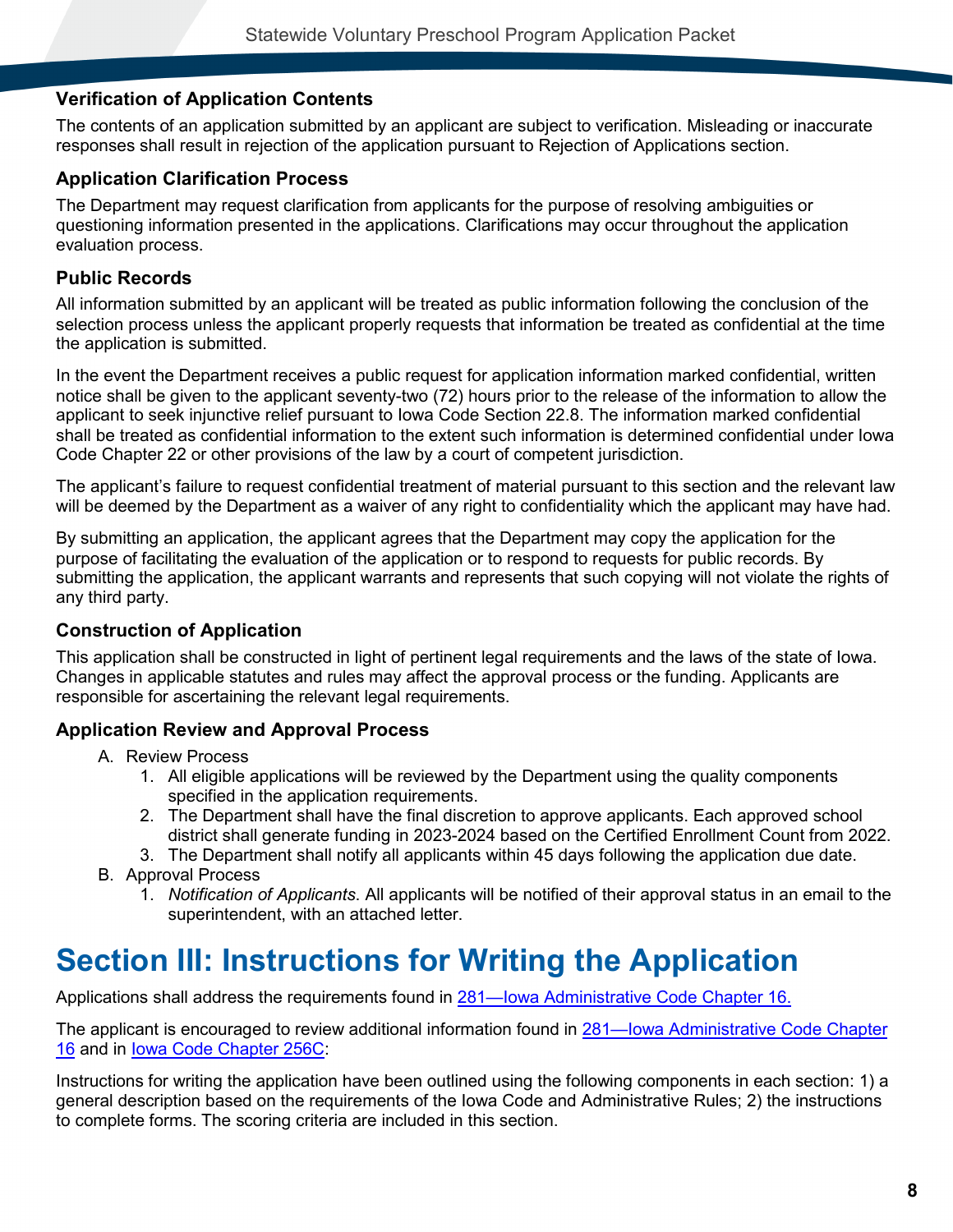### **Note: Board approval is required prior to signature of board president/designee.**

The application must follow the format requirements in addition to including the required application components.

### <span id="page-8-0"></span>**Format Requirements:**

The application submitted to the Department must adhere to the following requirements:

- Submit documents in the following order:
	- A. [Cover Page](#page-11-1)
	- B. [Assurances](#page-11-4)
	- C. [Minority Impact Statement](#page-13-1)
	- D. [Collaboration: Partners and Commitment Form](#page-15-0)
	- E. [Program Plan to Provide Quality Preschool](#page-16-1)
		- 1. Existing Preschool Question
		- 2. Preschool Program Plan Narrative
		- 3. [Preschool Program Plan Form](#page-20-0)
	- F. Preschool [Budget Plan](#page-21-0)
- **Preschool Program Plan Narrative is limited to five (5) pages.**
- Narrative responses must be double-spaced, single-sided, with one-inch margins on the top, bottom and sides.
- Tables included in the narrative responses must be double-spaced.
- Provide page numbers and school district number at the bottom of each page (footer).
- Font size must be a minimum of 12 point.
- The **original and one copy** of the application must be submitted by the due date. The original and one copy of the application can be delivered in person to Ruth Jones, Secretary, at the Grimes State Office Building, 400 East 14<sup>th</sup> Street, Des Moines, 3<sup>rd</sup> Floor, by 4:30 p.m. on April 6, 2021 or be mailed and postmarked on or before April 6, 2021.
- The original application must have original signatures of the school superintendent and board president/designee. *Note: No signature stamps are allowed*.
- The copy of the application does not require an original signature.
- Documents are not to be submitted in a three-ring binder or encased in page protectors.
- Applicants using US postal service are advised to mail the application with a tracking receipt. If applicant has not received such notice from the Department within three days of mailing, the applicant is encouraged to contact Ruth Jones, Secretary at the Department (Ruth.Jones@iowa.gov).
- All forms included in the application must be completed and submitted with the application.
- **No redesign of these forms is permitted.**

### <span id="page-8-1"></span>**Application Components:**

### <span id="page-8-2"></span>**A. [Cover Page](#page-11-1) and Number of Copies**

*Applicants will provide brief logistics to the Department. All items must be completed on the application Cover Page.*

Instructions:

- Include all information requested on the Cover Page. The cover page should be the first visible sheet of paper in the application and is to be one page, one-sided in length. No other cover or page should precede it.
- The original application must be signed by the school superintendent and board president/designee. *Note: No signature stamps are allowed.*
- Submit the **original application and one copy** to the Department by the due date.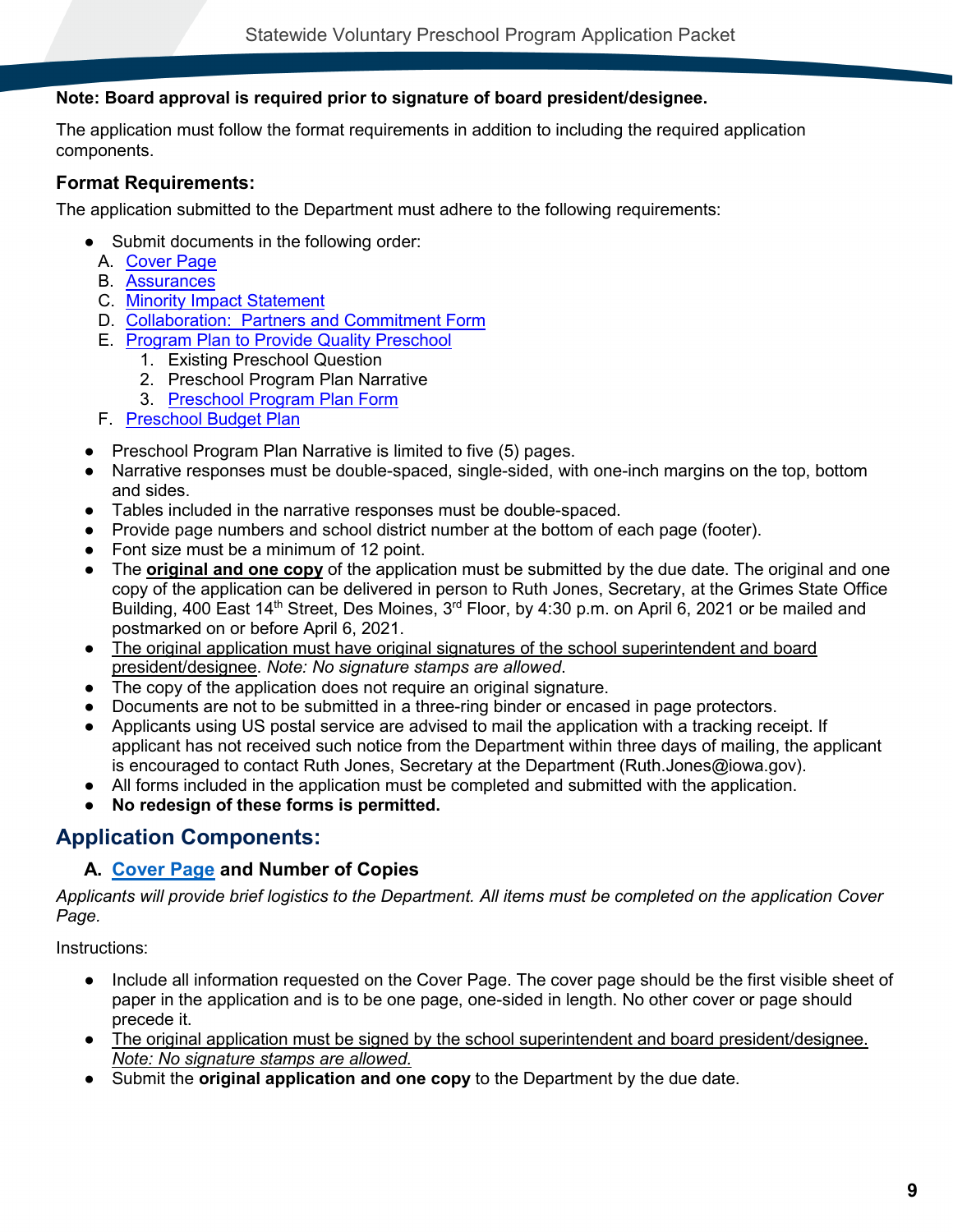### <span id="page-9-0"></span>**B. [Assurances](#page-11-4)**

*The purpose of this section is to assist the applicant in understanding the requirements of [Iowa Administrative](http://www.legis.iowa.gov/DOCS/ACO/IAC/LINC/Chapter.281.16.pdf)  [Code Chapter 16.](http://www.legis.iowa.gov/DOCS/ACO/IAC/LINC/Chapter.281.16.pdf) The applicant will review and agree to fulfill the agreements and conditions indicated in the assurances.*

- The Assurances in the original application must have original signatures of the school superintendent and board president/designee. *Note: No signature stamps are allowed.*
- The copy of the application does not need to have original signatures.

### <span id="page-9-1"></span>**C. [Minority Impact Statement](#page-13-1)**

*Completion of the Minority Impact Statement is required for all grants submitted to the State of Iowa. The purpose is to ensure that the applicant considers the potential impact on minority populations.*

- A narrative must accompany the statement chosen on the Minority Impact Statement Form; and
- The Minority Impact Statement must be signed by a district representative.

### <span id="page-9-2"></span>**D. [Collaboration: Partners and Commitment Form](#page-15-0)**

*The purpose of collaboration, and the intent of the preschool program legislation, is to maintain a community of combined efforts and resources to meet the preschool needs of four-year-old children.* 

*The Collaboration: Partners and Commitment Form of the application is completed to identify community partners and describe the collaborative partnerships between the applicant and the partner to 1) develop the preschool application and/or 2) implement the preschool program.*

### <span id="page-9-3"></span>**E. [Program Plan to Provide Quality Preschool](#page-16-1)**

*The purpose of this section is to inform the Department of the plan the applicant has developed to implement the Statewide Voluntary Preschool Program for Four-Year-Old Children.*

*The Program Plan to Provide Quality Preschool involves the completion of 1) the Existing Preschool Question; 2) the Preschool Plan Narrative to describe how the applicant and community partners will provide quality preschool programming by addressing each of the items in this section; and 3) the Preschool Plan Form that provides information on the locations where the preschool will be implemented.*

### <span id="page-9-4"></span>**F. [Preschool Budget Form](#page-21-0)**

*The applicant will utilize other funding sources to operate the Preschool Program during the 2022-2023 school year. A district's general fund may not be used to support costs of implementing the Statewide Voluntary Preschool Program for the first year. The funding required to operate the Preschool Program during the 2022- 2023 school year will be identified in the budget planning form by completing the Preschool Budget Form and Narrative. Funding (.5) to support the Preschool Program in 2023-2024 will be generated from the 2022 Certified Enrollment Count for 4-year-old children. Subsequent years are funded through the Certified Enrollment Count for 4-year-old children.* 

The formula for calculation of state aid is: 0.5 x certified enrollment count of eligible students times the state cost per pupil. The state cost per pupil for FY22 was \$7,227. This amount changes based on the supplemental state aid percentage for the given fiscal year.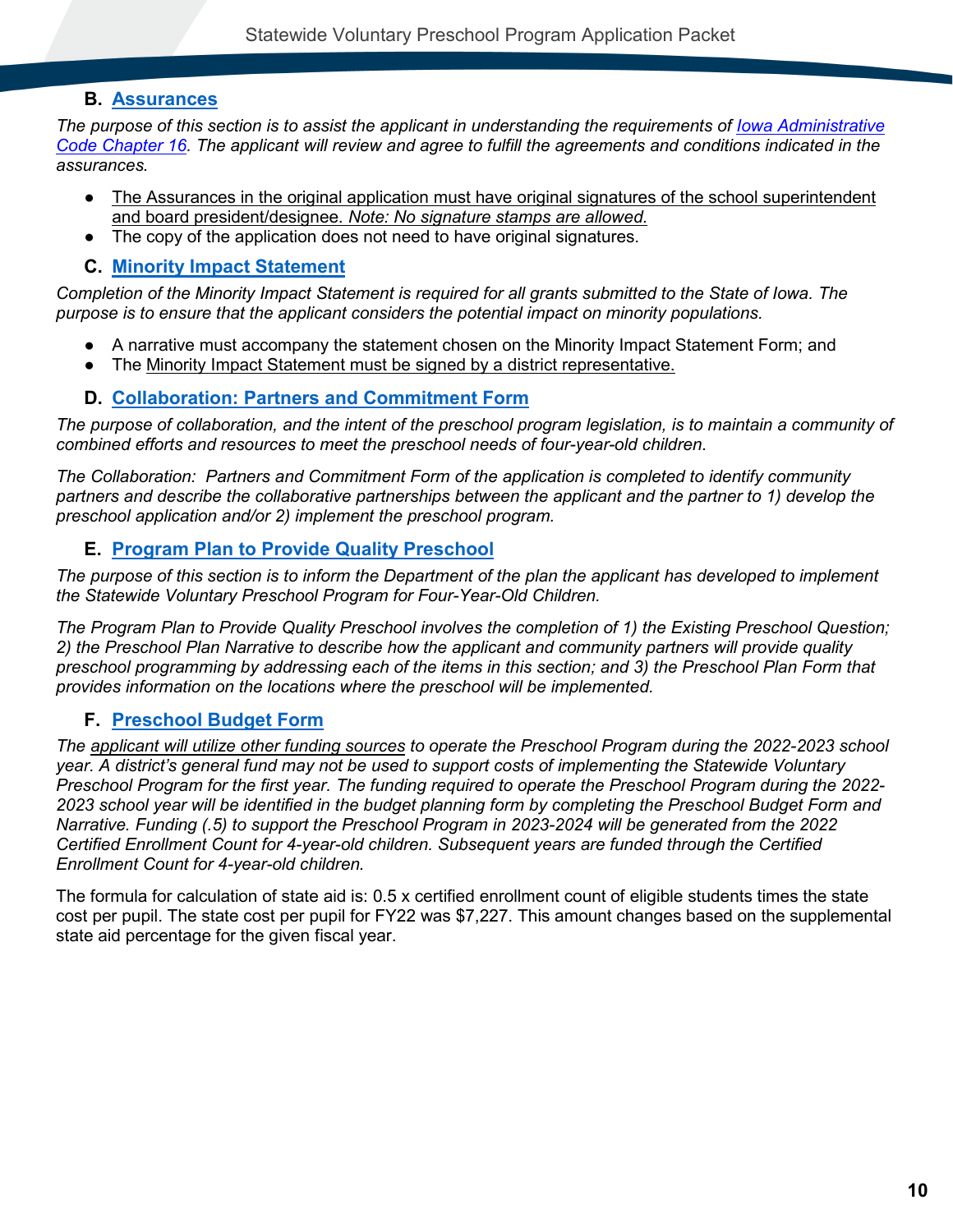## <span id="page-10-0"></span>**Section IV: Scoring**

### <span id="page-10-1"></span>**A. Collaboration: Partners and Commitment Form**

- 1. Extent to which the applicant describes preexisting relationships among early care, health and education providers and community partners to support the application of general education preschool programming for four-year-olds.
	- Adequate: Preexisting relationships and partnerships were described to support the application for general education preschool programming for four-year-olds as evidenced by previous involvement of at least five (5) Categories of Community Partners.

Weak: Preexisting relationships and partnerships were described to support the application for general education preschool programming for four-year-olds as evidenced by previous involvement of at least two (2) Categories of Community Partners.

DE Comments:

- 2. Extent to which the applicant describes the plan to maintain relationships and partnerships among early care, health and education providers and community partners to support the implementation of general education preschool programming for four-year-olds.
	- Adequate: The plan to maintain relationships and partnerships to support the implementation of the preschool program as evidenced by future involvement of at least five (5) Categories of Community Partners.
	- Weak: The plan to maintain relationships and partnerships to support the implementation of the preschool program as evidenced by future involvement of at least two (2) Categories of Community Partners.

DE Comments:

### <span id="page-10-2"></span>**B. Program Plan to Provide Quality Preschool**

- 3. What evidence is provided to indicate there is nonexistent general education preschool opportunities within the school district boundaries to serve four-year-old children?
	- Adequate: There are NO general education preschool opportunities currently within the  $\Box$ school district boundaries to serve four-year-old children.
	- Weak: General education preschool opportunities currently exist within the school district boundaries to serve four-year-old children.

DE Comments:

- 4. Extent to which the applicant describes the program plan to implement the Statewide Voluntary Preschool Program for Four-Year-Old Children?
	- Adequate: The applicant has an extensive description of the program plan for preschool implementation for all areas.
	- Weak: The applicant has a minimal description of the program plan for preschool implementation for all areas.

DE Comments:

- 5. What evidence is provided on the Preschool Plan Form to describe preschool programming?
	- Adequate: The applicant has completed all information on the Preschool Plan Form for each location.
	- Weak: The applicant has completed some information on the Preschool Plan Form for each location.

DE Comments: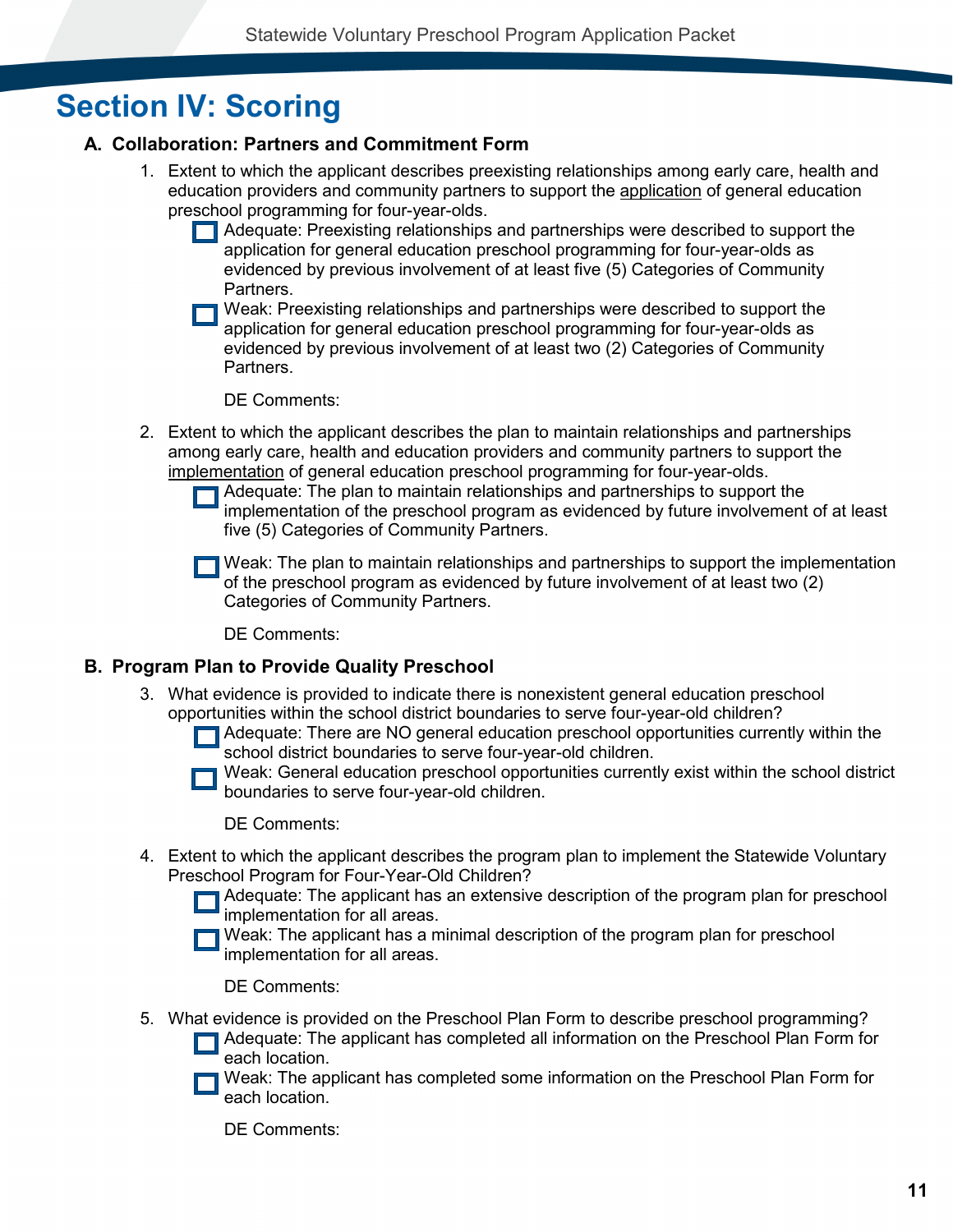## <span id="page-11-0"></span>**Section V: Application Form**

## <span id="page-11-1"></span>**A. Cover Page**

### **STATEWIDE VOLUNTARY PRESCHOOL PROGRAM FOR FOUR-YEAR-OLD CHILDREN**

<span id="page-11-2"></span>

| For DE Use Only               | Applications must be postmarked<br>or delivered by 4:30 p.m. on April                                                        | For DE Use Only                             |
|-------------------------------|------------------------------------------------------------------------------------------------------------------------------|---------------------------------------------|
| Number of children:           | 6. Hard copies can be mailed<br>or delivered to:                                                                             | AEA:                                        |
| Number of community partners: | Ruth Jones, Secretary<br>Iowa Department of<br>Education<br>School Improvement Bureau<br><b>Grimes State Office Building</b> | Date Application Received or<br>Postmarked: |
|                               | <b>Third Floor</b><br>400 East 14th Street<br>Des Moines, IA 50319-0146                                                      |                                             |

### **Applicant's Information**

<span id="page-11-3"></span>

| Name of District (Applicant) |     | Estimated Total Number of Eligible 4-Year-Old<br>Children in the Community |     |  |  |  |
|------------------------------|-----|----------------------------------------------------------------------------|-----|--|--|--|
| Name of Superintendent:      |     | Contact Person for Program and Application                                 |     |  |  |  |
|                              |     | Questions:                                                                 |     |  |  |  |
| Address:                     |     | Address:                                                                   |     |  |  |  |
| City                         | Zip | City                                                                       | Zip |  |  |  |
| Phone:                       |     | Phone:                                                                     |     |  |  |  |
| Email:                       |     | Email:                                                                     |     |  |  |  |

## <span id="page-11-4"></span>**B. Assurances Minority Impact Statement**

### <span id="page-11-5"></span>**Part A: Nondiscrimination**

It is the policy of the Iowa Department of Education not to discriminate on the basis of race, creed, color, sex, sexual orientation, gender identity, national origin, gender, disability, religion, age, political party affiliation, or actual or potential parental, family or marital status in its programs, activities, or employment practices as required by the Iowa Code sections 216.9 and 256.10(2), Titles VI and VII of the Civil Rights Act of 1964 (42 U.S.C. § 2000d and 2000e), the Equal Pay Act of 1973 (29 U.S.C. § 206, *et seq*.), Title IX (Educational Amendments, 20 U.S.C.§§ 1681 – 1688), Section 504 (Rehabilitation Act of 1973, 29 U.S.C. § 794), and the Americans with Disabilities Act (42 U.S.C. § 12101, *et seq*.). If you have questions or grievances related to compliance with this policy by the Iowa Department of Education, please contact the legal counsel for the Iowa Department of Education, Grimes State Office Building, Des Moines, IA 50319- 0146, telephone number 515/281-5295, or the Director of the Office for Civil Rights, U.S. Department of Education, 111 N. Canal Street, Suite 1053, Chicago, IL 60606-7204.

### <span id="page-11-6"></span>**Part B: Personnel**

As the designated applicant agency representative, I certify that the Statewide Voluntary Preschool Program for Four-Year-Old Children will have an appropriately licensed and endorsed teacher available for the program by the first day of school, to provide the instructional time to eligible children.

I further certify that the Statewide Voluntary Preschool Program for Four-Year-Old Children has or will have sufficient numbers of staff available for the preschool program.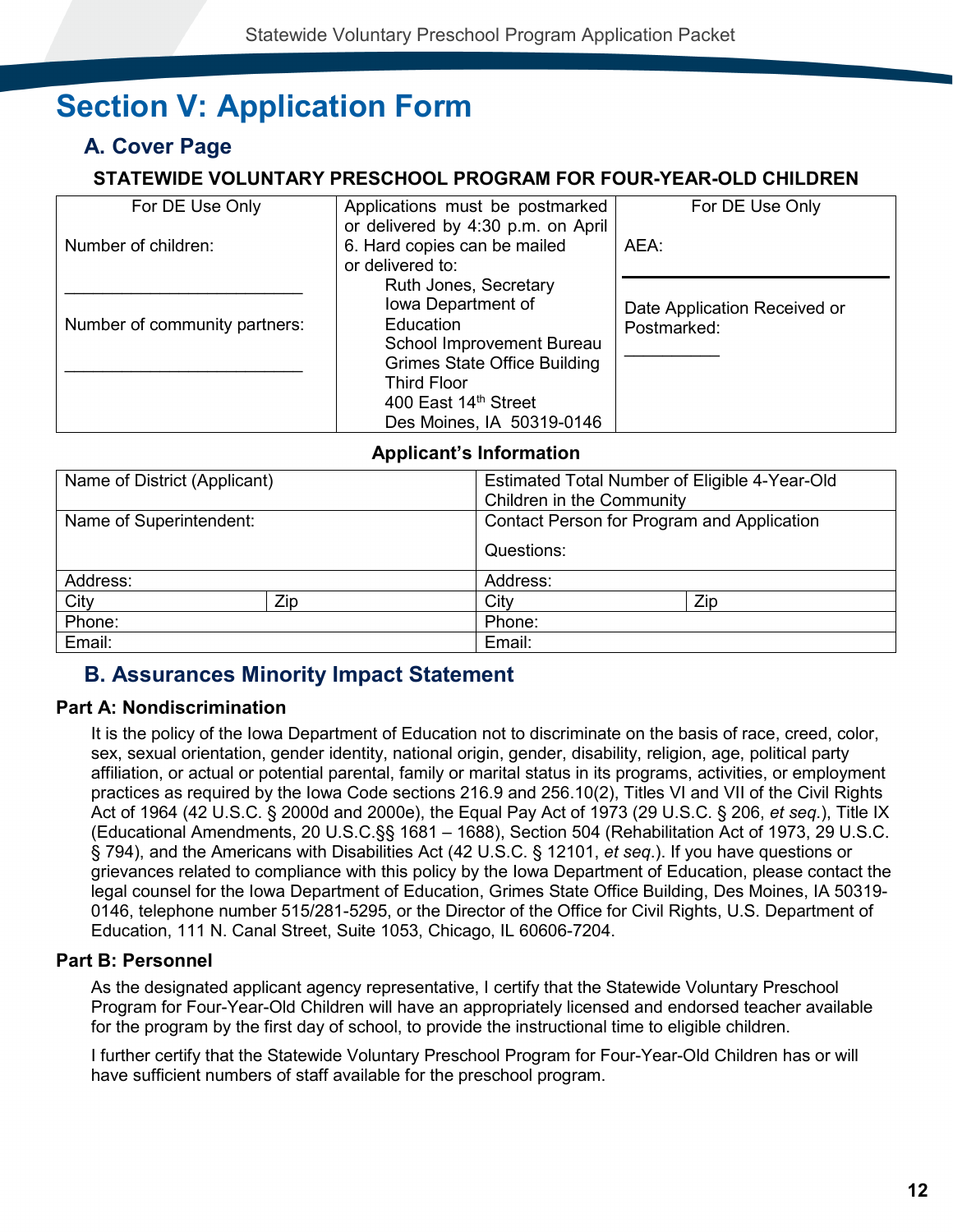### <span id="page-12-0"></span>**Part C: Supplement, not Supplant**

As the designated applicant agency representative, I certify that funds from the Statewide Voluntary Preschool Program for Four-Year-Old Children will be used to supplement, not supplant, other public funding received by the applicant school district as a result of the participation of any eligible children if funded from other state or federal sources such as Head Start, Shared Visions, or Early Childhood Iowa. This restriction is applicable only for costs related to instructional time.

### <span id="page-12-1"></span>**Part D: Integration of Other Preschool Programs**

As the designated applicant agency representative, I certify that the Statewide Voluntary Preschool Program for Four-Year-Old Children will make provisions for the integration of children from other state and federally funded preschool programs including Head Start, Special Education, Title 1, Shared Visions Preschool and Early Childhood Iowa.

### <span id="page-12-2"></span>**Part E: Collaboration with Community**

As the designated applicant agency representative, I certify that the Statewide Voluntary Preschool Program for Four-Year-Old Children was developed and will be carried out in active collaboration with families, community agencies, organizations, boards and other stakeholders.

### <span id="page-12-3"></span>**Part F: Fiscal Accountability**

As the designated applicant agency representative, I certify that the applicant assumes responsibility for the control of funds received through the 2022 Certified Enrollment Count. It is acceptable to enter into a 28E agreement or contract with another agency to employ the teacher and support instructional costs for the Statewide Voluntary Preschool Program for Four-Year-Old Children.

### <span id="page-12-4"></span>**Part G: Program Accountability**

As the designated applicant agency representative, I certify that the Statewide Voluntary Preschool Program for Four-Year-Old Children agrees to meet the program requirements specified in the administrative rules which indicates that each preschool classroom will adopt and meet the approved Preschool Program Standards that include NAEYC Program Standards and Accreditation Criteria, Head Start Program Performance Standards or the Iowa Quality Preschool Program Standards.

The preschool program will provide children with a minimum of ten (10) hours of instructional time delivered in accordance with curriculum and child standards.

I further certify that the applicant will provide an annual report to the Department regarding program requirements by the required date.

I further certify that the applicant will provide at least one home visit by the teacher, one family night and at least two family teacher conferences.

#### <span id="page-12-5"></span>**Part H: Evaluation and Data Collection**

As the designated applicant agency representative, I certify that the Statewide Voluntary Preschool Program for Four-Year-Old Children agrees to collect data on the performance measures specified in the administrative rules and any additional data that will be necessary for the evaluation of the preschool program, as may be required by the Department.

### <span id="page-12-6"></span>**Part I: Program Site**

As the designated applicant agency representative, I certify that the Statewide Voluntary Preschool Program for Four-Year-Old Children will take place in an adequate and appropriate space and an accessible facility.

### <span id="page-12-7"></span>**Part J: Public Access to the Application**

As the designated applicant agency representative, I certify that this application has been made available for public access.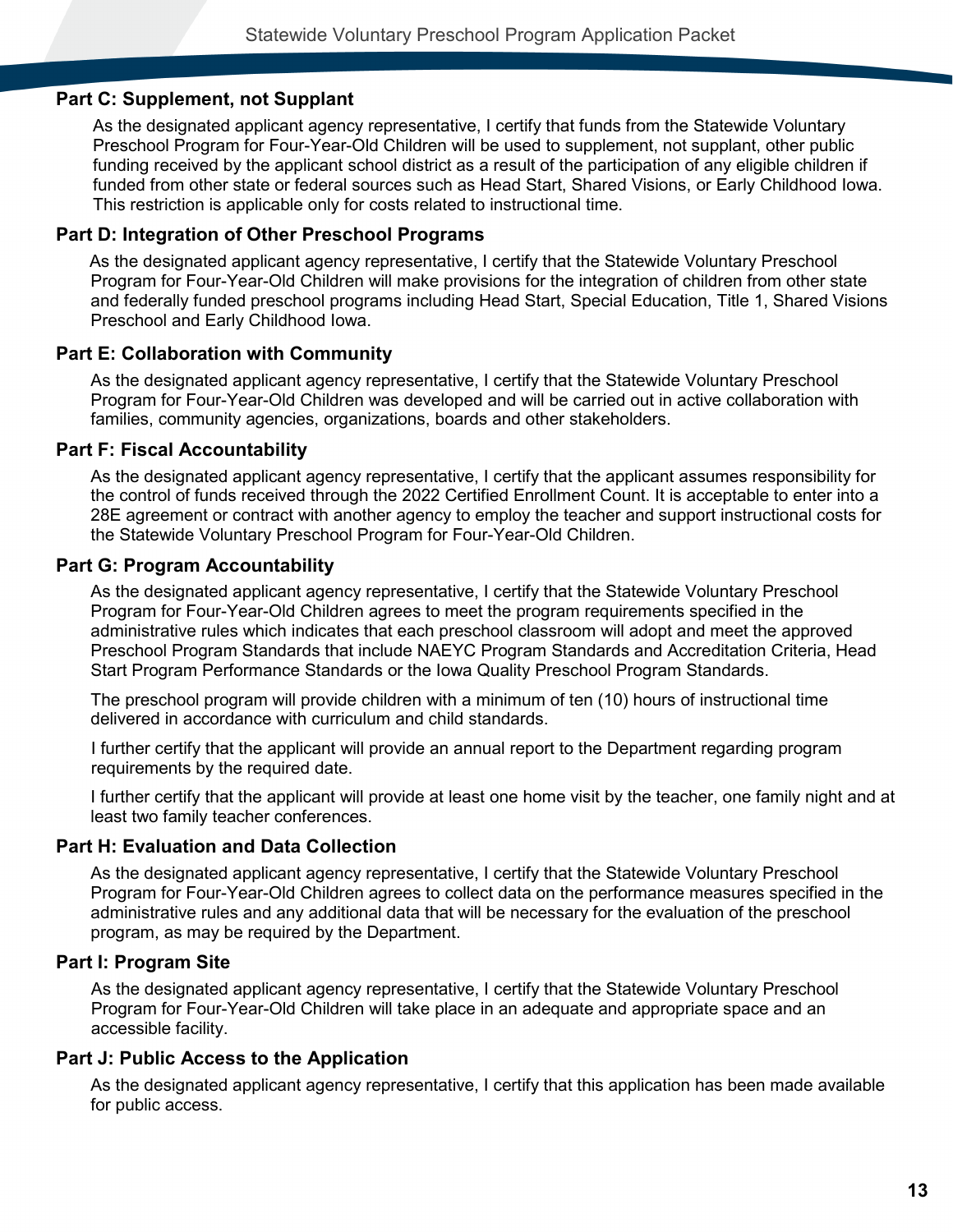### <span id="page-13-0"></span>**Part K: Preschool Program standards Met in One Year (Only applicable if a classroom does not meet program standards currently)**

As the designated applicant agency representative, I certify that each preschool classroom will address the implementation of the district identified required Preschool Program Standards.

The applicant agrees to meet with staff at the Department upon request.

**Certification**: As the authorized representative of the applicant agency, and on behalf of the Statewide Voluntary Preschool Program for Four-Year-Old Children, I agree to fulfill all of the above agreements and conditions. In addition, I certify that the local education agency agrees to collect and share with the Department and community partners the performance measures data that will be necessary for the evaluation of the Statewide Voluntary Preschool Program for Four-Year-Old Children. I further certify that the school district agrees to continue ongoing collaborative community partnerships to maintain the proposed application preschool plans.

Applicant District Name:

Original signature of district superintendent:

Date:

#### **Signature stamps and electronic signatures will not be accepted.**

Original signature of School Board President/Designee:

 $\Box$ ate:  $\Box$ 

<span id="page-13-1"></span>**Signature stamps and electronic signatures will not be accepted.**

### **C. Minority Impact Statement Collaboration: Partners and Commitment Form**

Completion of the Minority Impact Statement is required for all grants submitted to the State of Iowa. A narrative must accompany the statement chosen on the Minority Impact Statement Form and **district signature must be included**.

### **Minority Impact Statement Form**

<span id="page-13-2"></span>Pursuant to 2008 Iowa Acts, HF 2393, Iowa Code Section 8.11, all applications submitted to the State of Iowa shall include a Minority Impact Statement. This is the state's mechanism to require applicants to consider the potential impact of the proposed programs or policies on minority groups.

Please choose the statement(s) that pertains to this application. Complete all the information requested for the chosen statement(s).

**The proposed programs or policies could have a disproportionate or unique <b>positive** impact on minority persons.

Describe the positive impact expected from this program:

Indicate which group is impacted:

\_\_\_ Women

Persons with a Disability

- \_\_\_ Blacks
- \_\_\_ Latinos
- \_\_\_ Asians
- Pacific Islanders
- \_\_\_ American Indians
- \_\_\_ Alaskan Native Americans
- \_\_\_ Other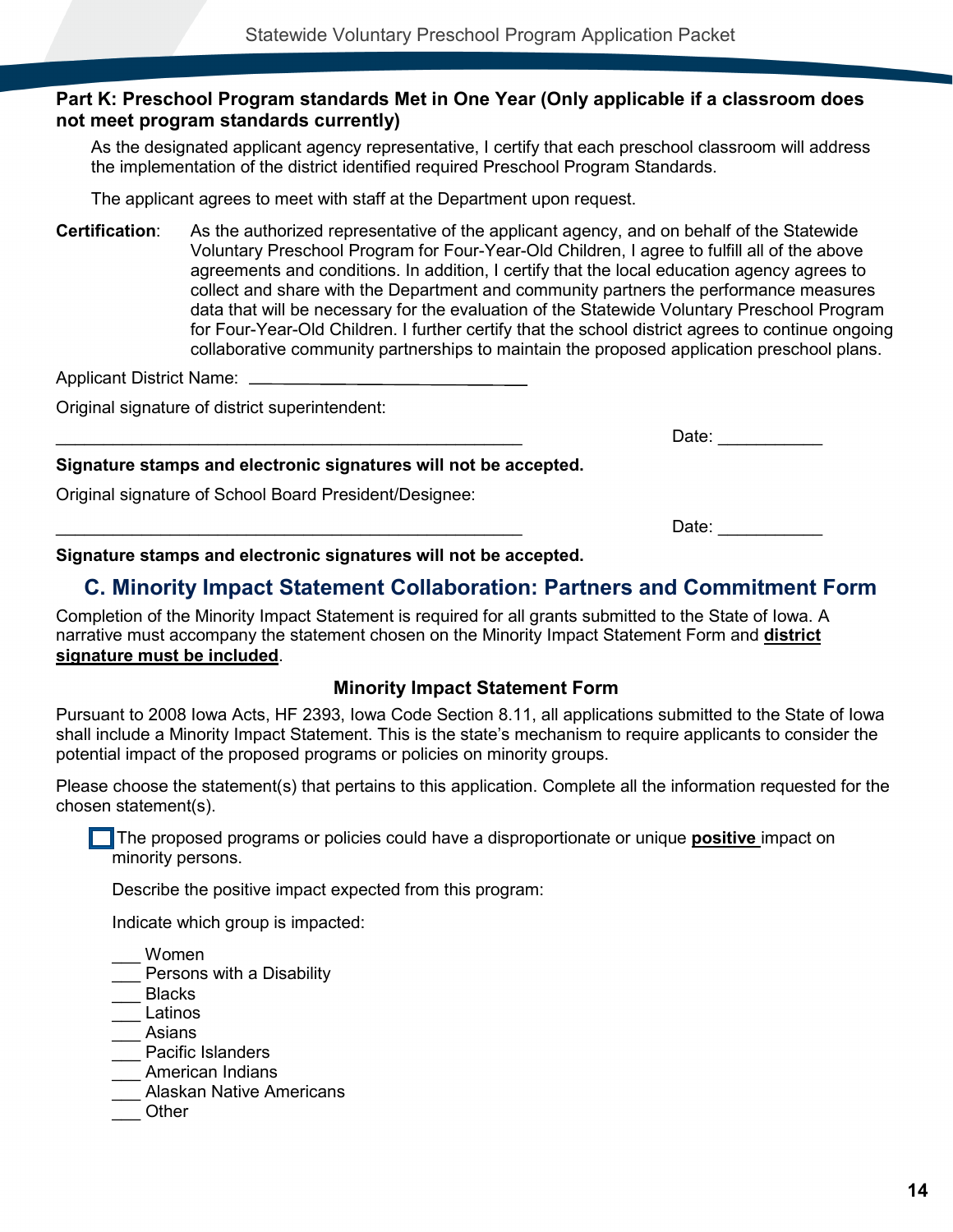The proposed programs or policies could have a disproportionate or unique **negative** impact on minority persons.

Describe the negative impact expected from this program:

Present the rationale for the existence of the proposed program or policy.

Provide evidence of consultation of representatives of the minority groups impacted.

Indicate which group is impacted:

- \_\_\_ Women
- Persons with a Disability
- \_\_\_ Blacks
- \_\_\_ Latinos
- \_\_\_ Asians
- Pacific Islanders
- \_\_\_ American Indians
- \_\_\_ Alaskan Native Americans
- \_\_\_ Other

The proposed programs or policies are **not expected to have** a disproportionate or unique impact on minority persons.

Present the rationale for determining no impact.

Minority Impact Statement – Signature

I hereby certify that the information on this form is complete and accurate, to the best of my knowledge.

Signature of District Representative:

 $\mathsf{Title:}$ 

#### **Definitions**

<span id="page-14-0"></span>"Minority Persons", as defined in Iowa Code Section 8.11, mean individuals who are women, persons with a disability, Blacks, Latinos, Asians or Pacific Islanders, American Indians, and Alaskan Native Americans.

"Disability", as defined in Iowa Code Section 15.102, subsection 5, paragraph "b", subparagraph (1):

*b.* As used in this subsection:

(1) *"Disability"* means, with respect to an individual, a physical or mental impairment that substantially limits one or more of the major life activities of the individual, a record of physical or mental impairment that substantially limits one or more of the major life activities of the individual, or being regarded as an individual with a physical or mental impairment that substantially limits one or more of the major life activities of the individual.

*"Disability"* does not include any of the following:

(a) Homosexuality or bisexuality.

(b) Transvestism, transsexualism, pedophilia, exhibitionism, voyeurism, gender identity disorders not resulting from physical impairments or other sexual behavior disorders.

(c) Compulsive gambling, kleptomania, or pyromania.

(d) Psychoactive substance abuse disorders resulting from current illegal use of drugs.

"State Agency", as defined in Iowa Code Section 8.11, means a department, board, bureau, commission, or other agency or authority of the State of Iowa.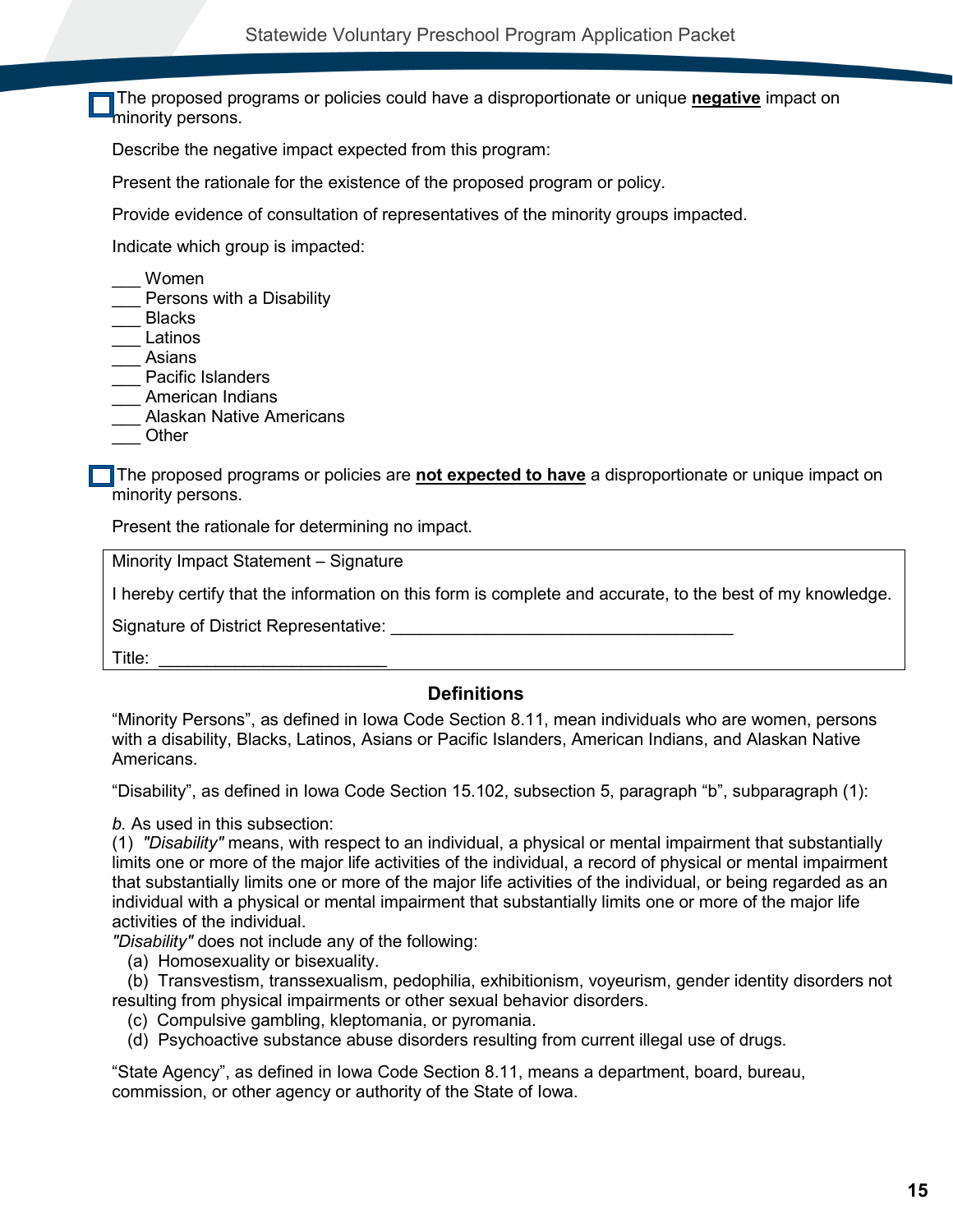### <span id="page-15-0"></span>**D. Collaboration: Partners and Commitment Form**

The Collaboration: Partners and Commitment Form is used to identify partners and describe the partnerships between the applicant and the partner to 1) develop the preschool application and/or 2) implement the preschool program.

No communities are the same; consequently, school districts will have to ascertain which of the partners listed in [281—Iowa Administrative Code \(IAC\) Chapter 16](http://www.legis.iowa.gov/DOCS/ACO/IAC/LINC/Chapter.281.16.pdf) are relevant to the specific community. Every community has representation from at least the following partners:

- Parents/families;
- Area Education Agency (AEA);
- Community Early Childhood Iowa Board(s);
- Business representatives;
- Head Start;
- Human Services; and
- Public Health.

The applicant will follow these steps to complete the Collaboration: Partners and Commitment Form:

- Step 1 In Column 2, identify the agency name for each category of community partners (listed in Column 1) that assisted in developing the preschool application and/or will assist in the preschool program implementation.
- Step 2 In Column 3, indicate Yes or No whether the agency was a collaborative partner to develop the preschool application.
- Step 3 In Column 3, describe the collaboration to develop the preschool application.
- Step 4 In Column 4, indicate Yes or No whether the agency will be a collaborative partner to implement the preschool program.
- Step 5 In Column 4, describe the collaboration to implement the preschool program.

Do not delete or change any of the "Categories of Applicable Community Partners" in the left column of this form. Additional lines may be added as necessary.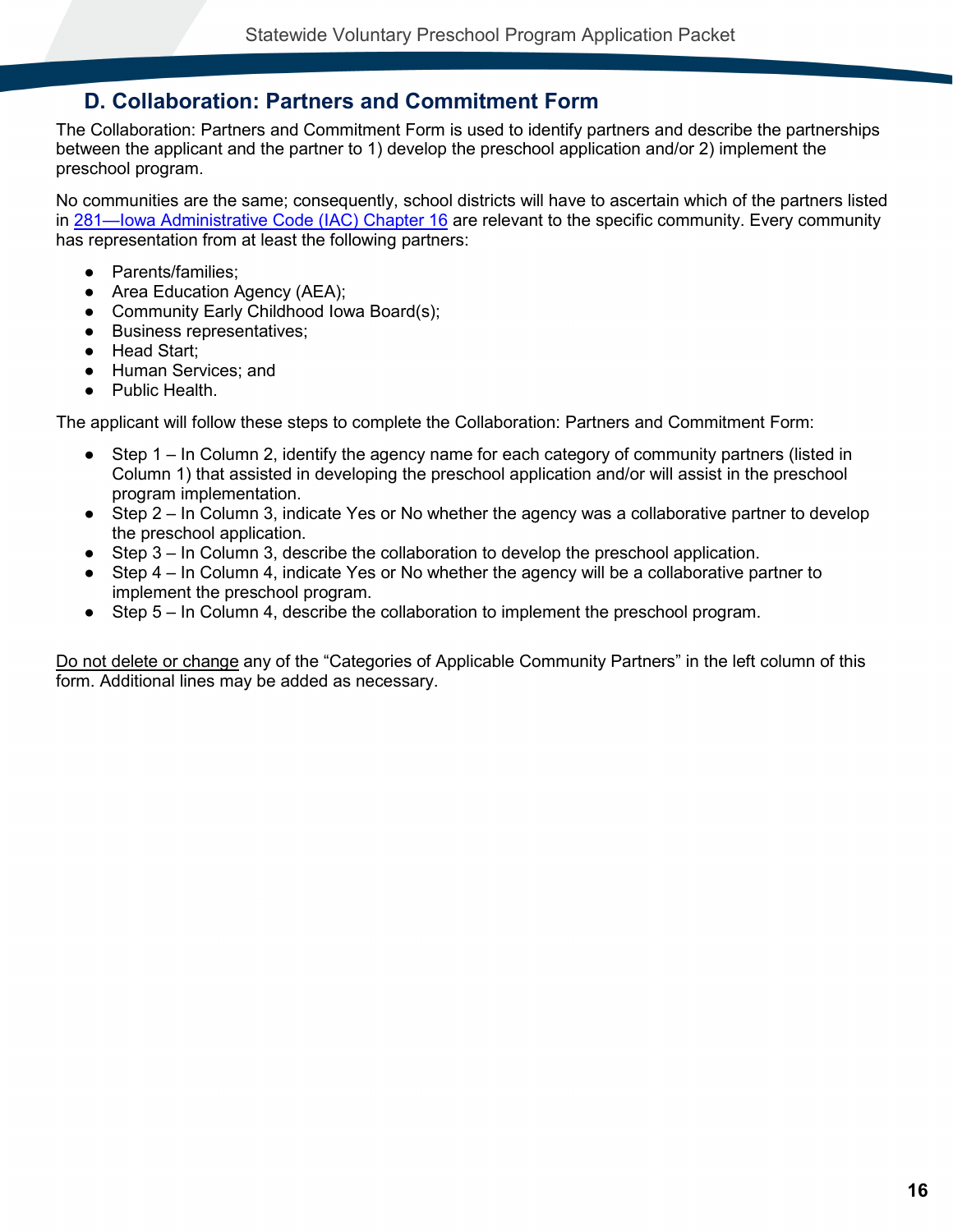<span id="page-16-0"></span>

| Column 1<br><b>Categories of</b><br><b>Applicable</b> | Column <sub>2</sub><br><b>Name of Applicable</b><br><b>Community Partners</b> | Column 3<br><b>Collaborated with</b><br><b>Community Partner</b> | Column 4<br><b>Collaboration with</b><br><b>Community Partners</b> |
|-------------------------------------------------------|-------------------------------------------------------------------------------|------------------------------------------------------------------|--------------------------------------------------------------------|
| <b>Community Partners</b>                             | by Category                                                                   | to Develop the<br>Preschool                                      | to Implement the<br><b>Preschool Program</b>                       |
| <b>*Required Partners</b>                             | Put "N/A" if not                                                              | <b>Application</b>                                               |                                                                    |
|                                                       | applicable or not<br>available in the                                         | Identify (Y/N) and                                               | Identify (Y/N) and                                                 |
|                                                       | community (add rows                                                           | <b>Describe Collaboration</b>                                    | Describe                                                           |
|                                                       | as necessary for each                                                         |                                                                  | Implementation                                                     |
|                                                       | category)                                                                     |                                                                  |                                                                    |
| Parents*                                              |                                                                               |                                                                  |                                                                    |
| Area Education<br>Agency*                             |                                                                               |                                                                  |                                                                    |
| <b>Community Early</b>                                |                                                                               |                                                                  |                                                                    |
| Childhood Iowa Area                                   |                                                                               |                                                                  |                                                                    |
| Board*<br>Head Start*                                 |                                                                               |                                                                  |                                                                    |
| Human Services*                                       |                                                                               |                                                                  |                                                                    |
| Public Health*                                        |                                                                               |                                                                  |                                                                    |
| <b>Business</b>                                       |                                                                               |                                                                  |                                                                    |
| Representative*                                       |                                                                               |                                                                  |                                                                    |
| <b>Shared Visions</b>                                 |                                                                               |                                                                  |                                                                    |
| <b>Other School Districts</b>                         |                                                                               |                                                                  |                                                                    |
| <b>All Accredited</b>                                 |                                                                               |                                                                  |                                                                    |
| Nonpublic Schools,                                    |                                                                               |                                                                  |                                                                    |
| including Faith-Based                                 |                                                                               |                                                                  |                                                                    |
| Representative in the                                 |                                                                               |                                                                  |                                                                    |
| Community                                             |                                                                               |                                                                  |                                                                    |
| <b>Child Care Resource</b>                            |                                                                               |                                                                  |                                                                    |
| and Referral                                          |                                                                               |                                                                  |                                                                    |
| Economic                                              |                                                                               |                                                                  |                                                                    |
| Development                                           |                                                                               |                                                                  |                                                                    |
| Licensed Childcare                                    |                                                                               |                                                                  |                                                                    |
| Centers in the<br>Community                           |                                                                               |                                                                  |                                                                    |
| <b>Registered Child</b>                               |                                                                               |                                                                  |                                                                    |
| Development Homes in                                  |                                                                               |                                                                  |                                                                    |
| the Community                                         |                                                                               |                                                                  |                                                                    |
| Other                                                 |                                                                               |                                                                  |                                                                    |
|                                                       |                                                                               |                                                                  |                                                                    |

### **Collaboration: Partners and Commitment Form**

### <span id="page-16-1"></span>**E. Program Plan to Provide Quality Preschool**

The Program Plan to Provide Quality Preschool section involves the completion of 1) the **Existing Preschool Question** to indicate whether preschool opportunities do or do not currently exist for four-year-old children; 2) **Preschool Plan Narrative** for Curriculum, Assessment, Program Standards, and Family Involvement to describe implementation; and 3) **[Preschool Plan Form](#page-20-0)**, which provides information on the preschool sessions.

> 1. **Existing Preschool Question** – The applicant will check the applicable box to indicate if opportunities for preschool for four-year-old children currently exist within the boundaries of the district.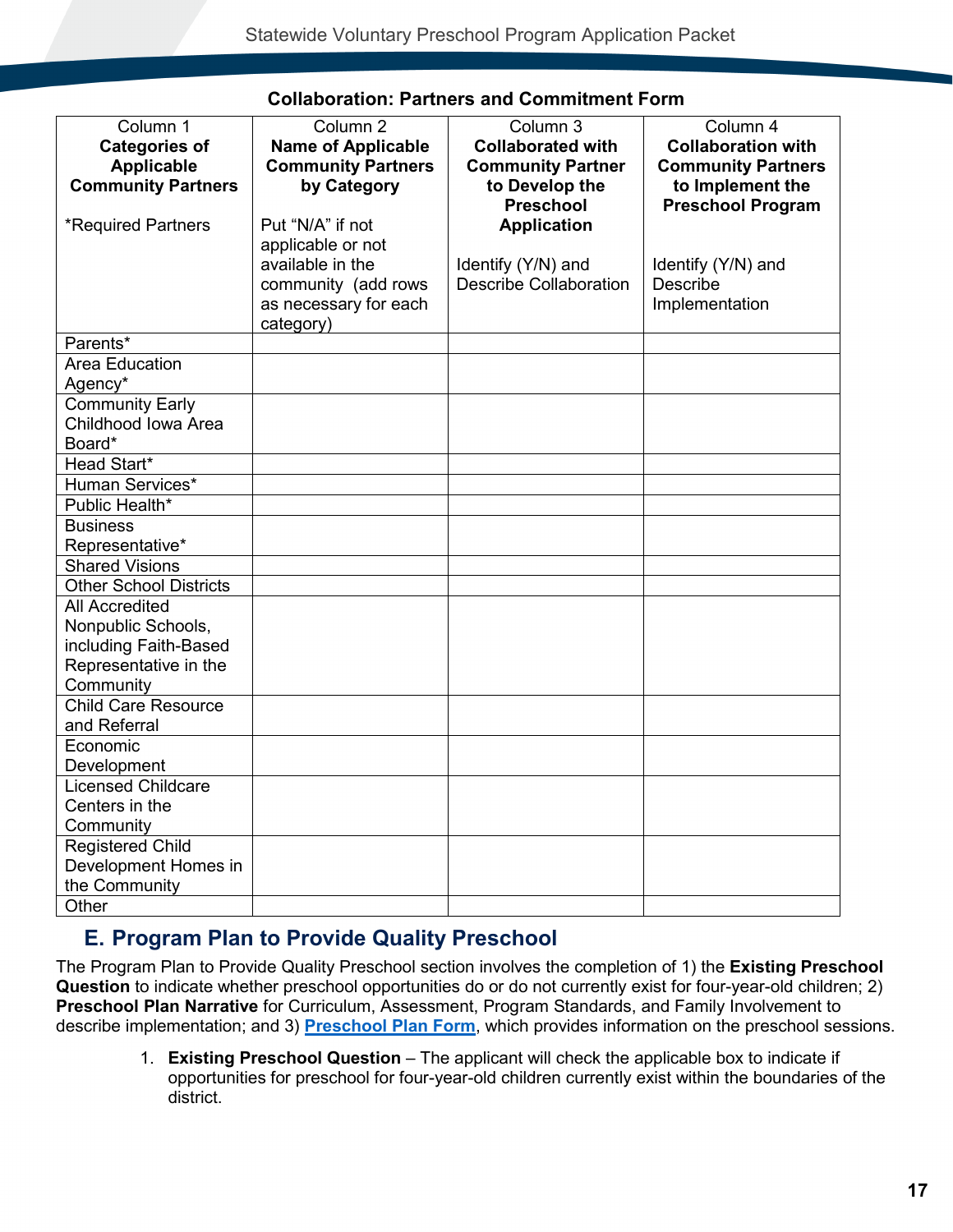|                                                  | Check the box that describes the current<br>status for this community. |
|--------------------------------------------------|------------------------------------------------------------------------|
| General education preschool <b>opportunities</b> |                                                                        |
| currently exist within the school district       |                                                                        |
| boundaries to serve four-year-old children       |                                                                        |
| General education preschool opportunities        |                                                                        |
| DO NOT currently exist within the school         |                                                                        |
| district boundaries to serve four-year-old       |                                                                        |
| children                                         |                                                                        |

- 2. **Preschool Plan Narrative is limited to five (5) pages.** The applicant will describe how the district and community partners will ensure compliance with [Chapter 16](http://www.legis.iowa.gov/DOCS/ACO/IAC/LINC/Chapter.281.16.pdf) and provide a quality preschool program by completing a short narrative addressing each of the following areas
	- i. Curriculum The applicant will identify the curriculum and the professional development experiences supporting teachers' implementation of the chosen curriculum. The applicant will complete "1" through "3":
		- 1. The applicant will complete the following form for each teacher in the preschool program (include all district and community partner teachers). If the teacher is not yet known, indicate UNK. Please add rows as needed to allow for additional teaching staff.
			- a. In Column 1 enter the teacher name; last name, first name.
			- b. In Column 2 indicate the name of the curriculum to be used in this classroom.

| 1100011001110910111110111 0011100101111 |                                            |  |  |  |  |  |  |  |
|-----------------------------------------|--------------------------------------------|--|--|--|--|--|--|--|
| Column 1                                | Column 2                                   |  |  |  |  |  |  |  |
| Name of Teacher                         | Name of Curriculum to be used in classroom |  |  |  |  |  |  |  |
|                                         |                                            |  |  |  |  |  |  |  |
|                                         |                                            |  |  |  |  |  |  |  |
|                                         |                                            |  |  |  |  |  |  |  |
|                                         |                                            |  |  |  |  |  |  |  |

#### **Preschool Program Plan: Curriculum**

- 2. Briefly describe the district's strengths and challenges in implementing the selected curriculum.
- 3. Briefly describe the professional development experiences supporting the teachers in implementing the selected curriculum. If the district teacher(s) is not yet known, please describe the district plan to assure the implementation of the selected curriculum.
- ii. Assessment The applicant will identify the assessment and the professional development experiences supporting teachers' implementation of assessment. The applicant will complete "1" through "3":
	- 1. The applicant will complete the following form for each teacher in the preschool program (include all district and community partner teachers). If the teacher is not yet known, indicate UNK. Please add rows as needed to allow for additional teaching staff.
		- a. In Column 1 enter the teacher's name.
		- b. In Column 2 indicate the name of the assessment to be used in this classroom.

| <u>FIGSCHOOLFTOGIAHIFIAH. ASSGSSHIGHT</u> |                                            |  |  |  |  |  |  |  |
|-------------------------------------------|--------------------------------------------|--|--|--|--|--|--|--|
| Column 1                                  | Column 2                                   |  |  |  |  |  |  |  |
| Name of Teacher                           | Name of Assessment to be used in classroom |  |  |  |  |  |  |  |
|                                           |                                            |  |  |  |  |  |  |  |
|                                           |                                            |  |  |  |  |  |  |  |
|                                           |                                            |  |  |  |  |  |  |  |
|                                           |                                            |  |  |  |  |  |  |  |

### **Preschool Program Plan: Assessment**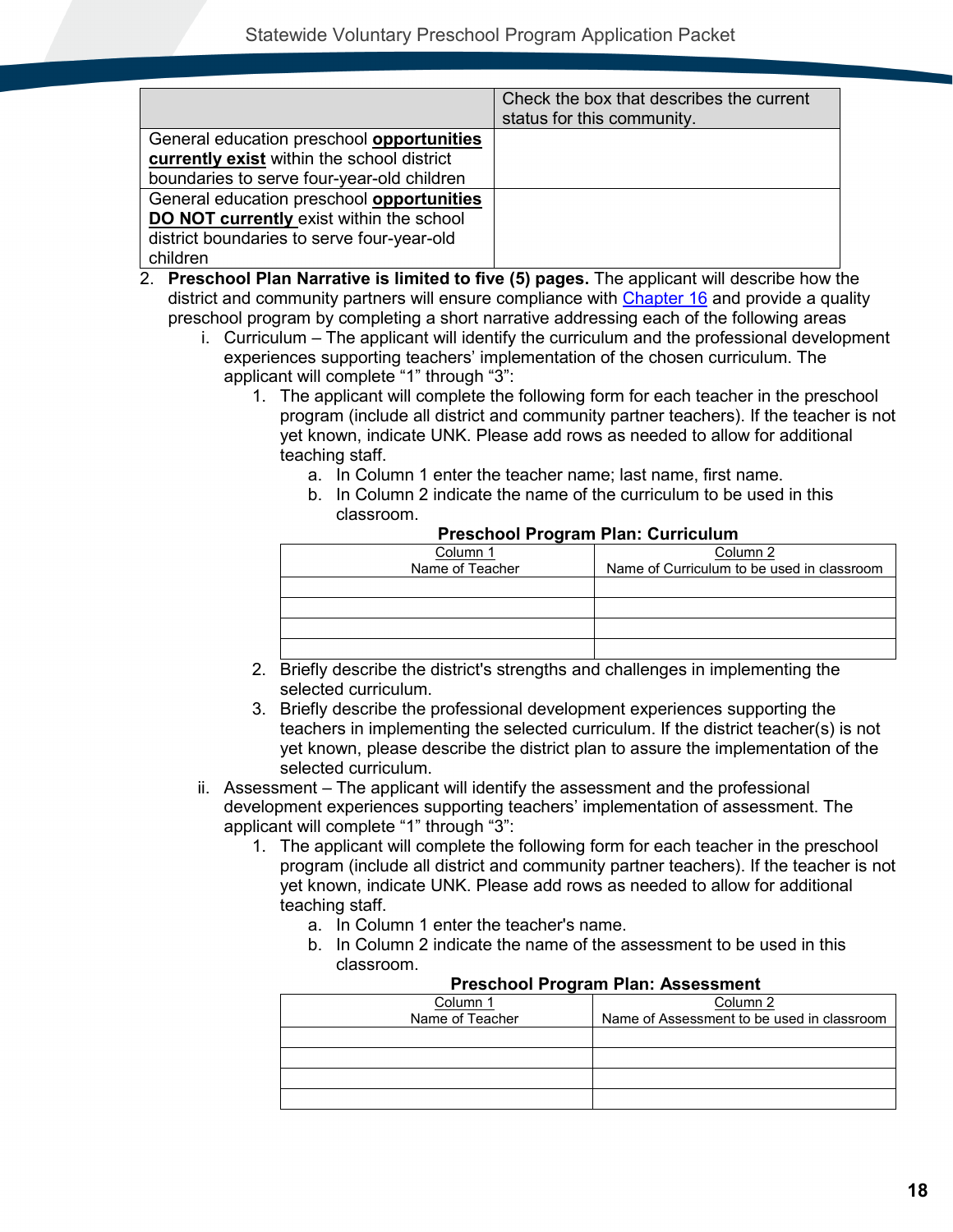2. Briefly describe the district's strengths and challenges in implementing the assessment(s).

*Note:* [Iowa Code section 279.60](http://www.legis.iowa.gov/DOCS/ACO/IC/LINC/Section.279.60.pdf) requires districts to administer the Teaching Strategies GOLD assessment to all prekindergarten children enrolled in a district program.

- 3. Briefly describe the professional development experiences supporting the teachers in implementing the assessment(s). If the district teacher(s) is not yet known, please describe the district plan to assure the implementation of the assessment(s).
- iii. Program Standards The applicant will complete "1" through "3":
	- 1. Applicant will identify the approved set of program standards to be followed. Approved program standards include:
		- a. National Association for the Education of Young Children (NAEYC) Accreditation;
		- b. Head Start Program Performance Standards; or
		- c. Iowa Quality Preschool Program Standards (IQPPS).
	- 2. The applicant will briefly describe the district's strengths and challenges in implementing the selected program standards.
	- 3. The applicant will briefly describe the professional development plan to ensure that teaching staff will receive professional development to support the implementation of the selected program standards.
- iv. Family Involvement The applicant describes the plan to address each of the three required family involvement components. The applicant will complete "1" through "3":
	- 1. One Home Visit The applicant will describe the plan to ensure that at least one home visit is accomplished for each 4-year-old child.
	- 2. Two Parent/Teacher Conferences The applicant will describe the plan to ensure that at least two parent/teacher conferences are accomplished for each 4 year-old child.
	- 3. One Family Night The applicant will describe the plan to provide at least one family night.
- 3. The applicant will complete the **[Preschool Plan Form](#page-20-0)** to provide information about the locations, including addresses, at which the Statewide Voluntary Preschool Program for Four-Year-Old Children will be implemented. *Please add rows as needed to allow for additional location and address information.* Required information includes:
	- i. Column 1 Location Applicant lists the name and address of the site where the preschool sessions will be held. This may be the name of the district elementary school, a community preschool or childcare center, an accredited nonpublic school, Shared Visions grantee, or Head Start. Please use a separate line for each location.
	- ii. Column 2 Number of Sessions at this Location Applicant lists the total number of sessions at the specific location. A session is described as a period of time when one group of children is present. For example:
		- 1. If a teacher had a morning and an afternoon session with a different group of children in each, that would be considered two (2) sessions.
		- 2. If a teacher had a full-day session with the same children, that would be considered to be one (1) session.
	- iii. Column 3 Program Standards Applicant enters the appropriate program standards for each specific location. All preschool sessions must meet one of the three program standards. The applicant will enter:
		- 1. **H** for Head Start Program Performance Standards;
		- 2. **N** for National Association for the Education of Young Children (NAEYC) Accreditation; or
		- 3. **I** for Iowa Quality Preschool Program Standards (IQPPS).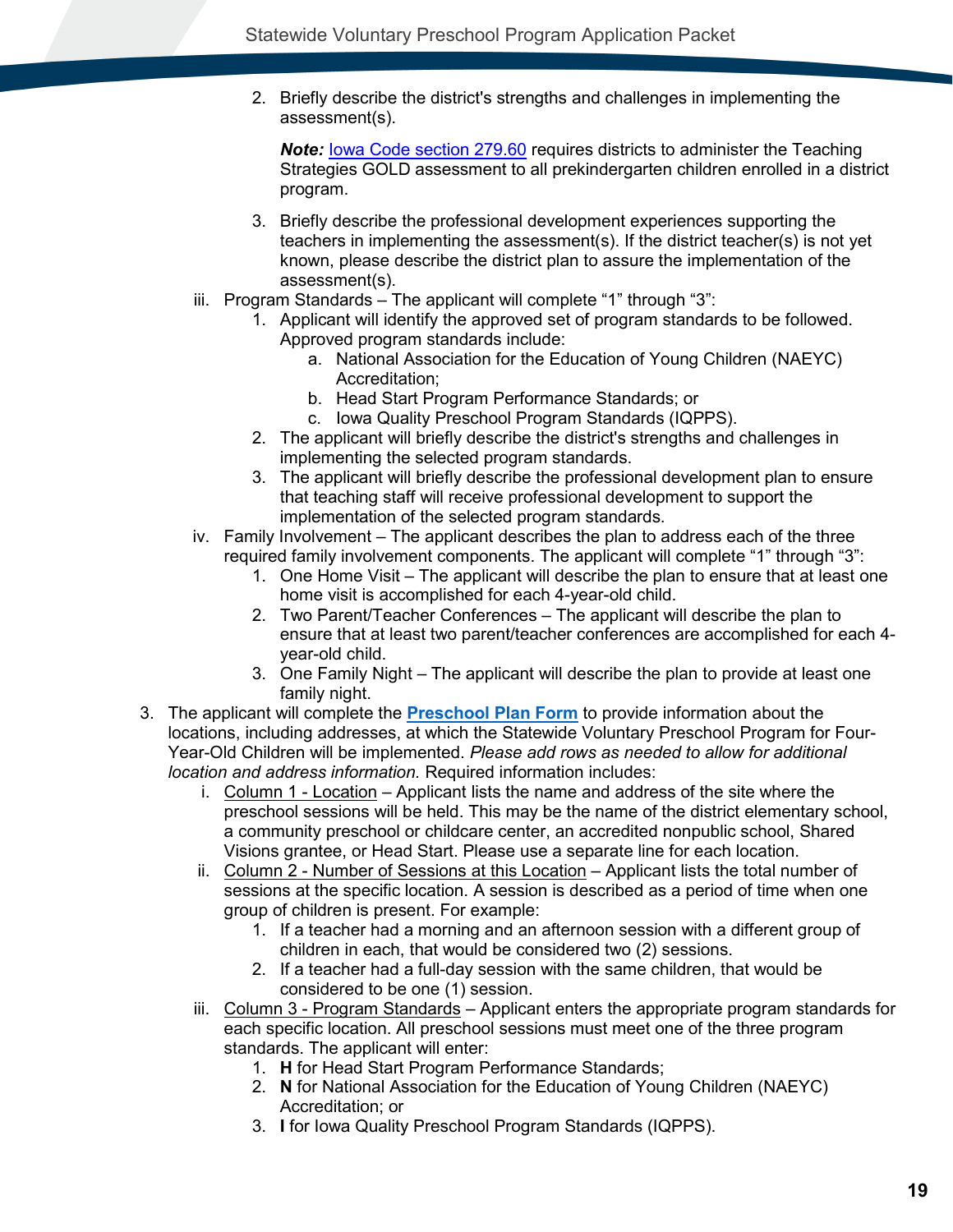- iv. Column 4 Collaborating Agency for Session(s) at this Location The applicant indicates, by marking an "X" in the appropriate box describing each specific site. The applicant checks all columns that apply to each specific location.
	- 1. District Check here if the program is a district-operated program on a school campus or other site.
	- 2. DHS Licensed Preschool and/or Child Care Center Check here if the program is licensed by the Department of Human Services and operated by a child care or preschool agency.
	- 3. Faith-Based Preschool- Check here if the program is operated by a faith-based organization. If the session is in a faith-based, accredited non-public school, check both "Faith-Based Preschool" and "Accredited Non-Public School".
	- 4. Accredited Non-Public School Check here if the session is part of an accredited non-public school. If the session is in a faith-based, accredited non-public school, check both "Faith-Based Preschool" and "Accredited Non-Public School".
	- 5. Head Start Check here if the session is administered by a federally funded Head Start program.
	- 6. Shared-Visions Check here if the session is a state-funded Shared Visions program.
- v. Column 5 Estimated Child Count by Category at this Location The applicant enters the number of children from each of the categories that will be included in the preschool program sessions at this location. Note: Class size may not exceed twenty (20) children per session. Districts must ensure that space is allocated for children on instructional IEPs.
	- 1. Statewide Voluntary Preschool Program Enter the total number of eligible fouryear-old children at this location. Eligible children will generate .5 funding for 2023-2024.
	- 2. Early Childhood Special Education (ECSE) Enter the total number of children on instructional IEPs at this location. (Do not include children on a support only IEP such as speech or physical therapy.) If the district operates a segregated ECSE classroom, enter that on a separate line.
	- 3. Head Start Enter the total number of children funded through Head Start at this location.
	- 4. Shared Visions Enter the total number of children funded through Shared Visions at this location.
	- 5. Other Enter the total number of children funded through other sources at this location (for example, parent tuition, Early Childhood Iowa Area, etc.).
- vi. Column 6 Estimated Total Number of Children at this Location The applicant enters the number of children anticipated to attend the sessions at this location.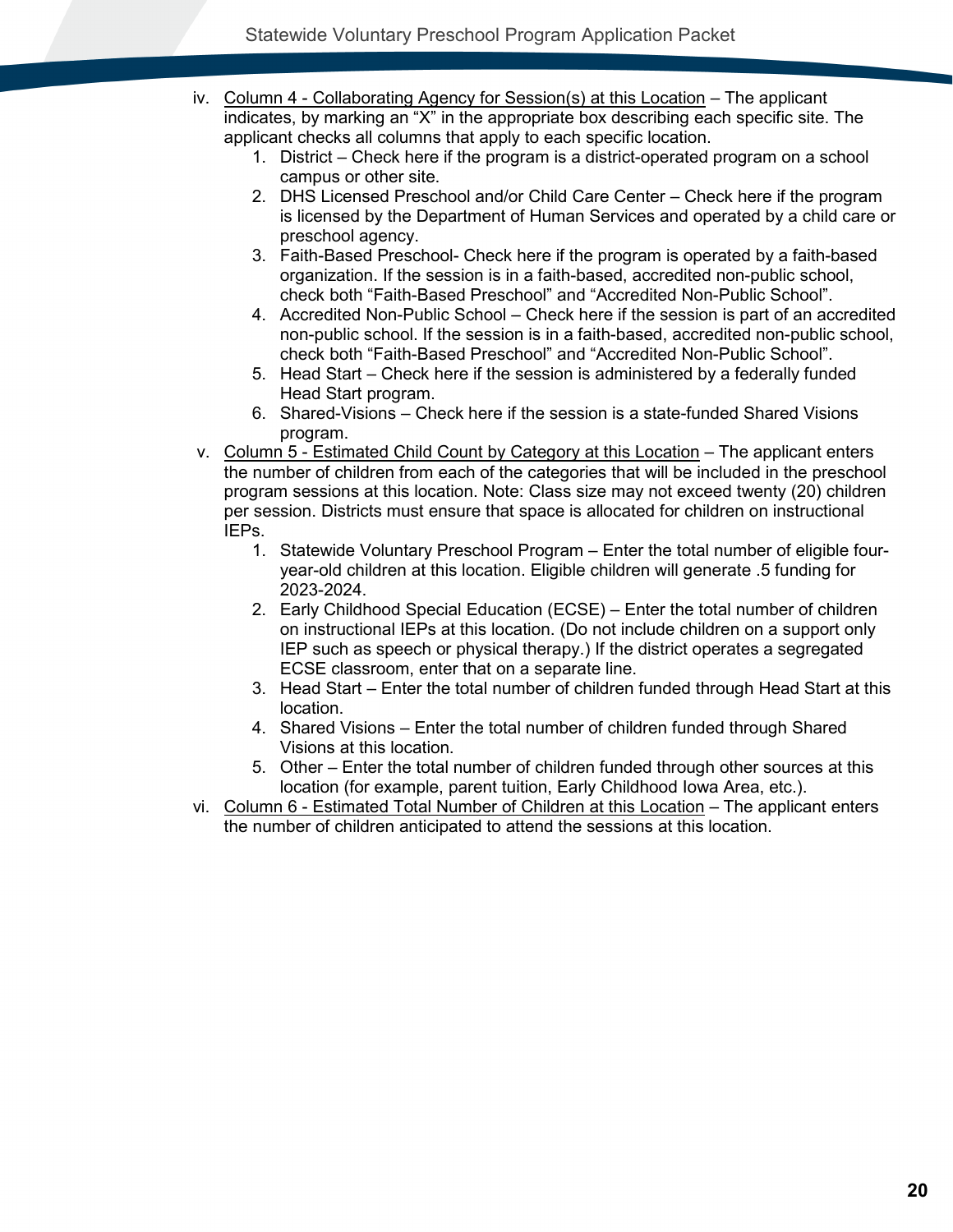and the company of the company

<span id="page-20-0"></span>

| Column 1                          | Column <sub>2</sub>                          | Column 3                                                                        | Column 4                                                                               |                        |                          | Column 5                 |                                                                                                                                                  |                   |                        |                    |            | Column <sub>6</sub>                                                                   |       |  |
|-----------------------------------|----------------------------------------------|---------------------------------------------------------------------------------|----------------------------------------------------------------------------------------|------------------------|--------------------------|--------------------------|--------------------------------------------------------------------------------------------------------------------------------------------------|-------------------|------------------------|--------------------|------------|---------------------------------------------------------------------------------------|-------|--|
|                                   |                                              | Program<br><b>Standards</b><br>(Indicate all<br>that apply to<br>this location) | <b>Collaborating Agency for</b><br>Sessions at this Location<br>(Check all that apply) |                        |                          |                          | <b>Estimated Eligible</b><br>Child Count by<br><b>Category in Sessions</b><br>at this Location<br>(complete for each<br>program as<br>necessary) |                   |                        |                    |            | <b>Estimated</b><br>Total<br>Number of<br>Children in<br>Sessions at<br>this Location |       |  |
| Location<br>(include)<br>address) | Number of<br>Sessions at<br>this<br>Location | N=NAEYC<br>H=Head<br>Start<br>$I=IQPPS$                                         | District                                                                               | licensed<br><b>DHS</b> | Faith-Based<br>Preschool | Accredited<br>Non-Public | <b>Head Start</b>                                                                                                                                | Shared<br>Visions | Statewide<br>Voluntary | Early<br>Childhood | Head Start | Shared<br>Visions                                                                     | Other |  |
|                                   |                                              |                                                                                 |                                                                                        |                        |                          |                          |                                                                                                                                                  |                   |                        |                    |            |                                                                                       |       |  |
|                                   |                                              |                                                                                 |                                                                                        |                        |                          |                          |                                                                                                                                                  |                   |                        |                    |            |                                                                                       |       |  |
|                                   |                                              |                                                                                 |                                                                                        |                        |                          |                          |                                                                                                                                                  |                   |                        |                    |            |                                                                                       |       |  |
|                                   |                                              |                                                                                 |                                                                                        |                        |                          |                          |                                                                                                                                                  |                   |                        |                    |            |                                                                                       |       |  |
|                                   |                                              |                                                                                 |                                                                                        |                        |                          |                          |                                                                                                                                                  |                   |                        |                    |            |                                                                                       |       |  |
|                                   |                                              |                                                                                 |                                                                                        |                        |                          |                          |                                                                                                                                                  |                   |                        |                    |            |                                                                                       |       |  |

## **Preschool Plan Form**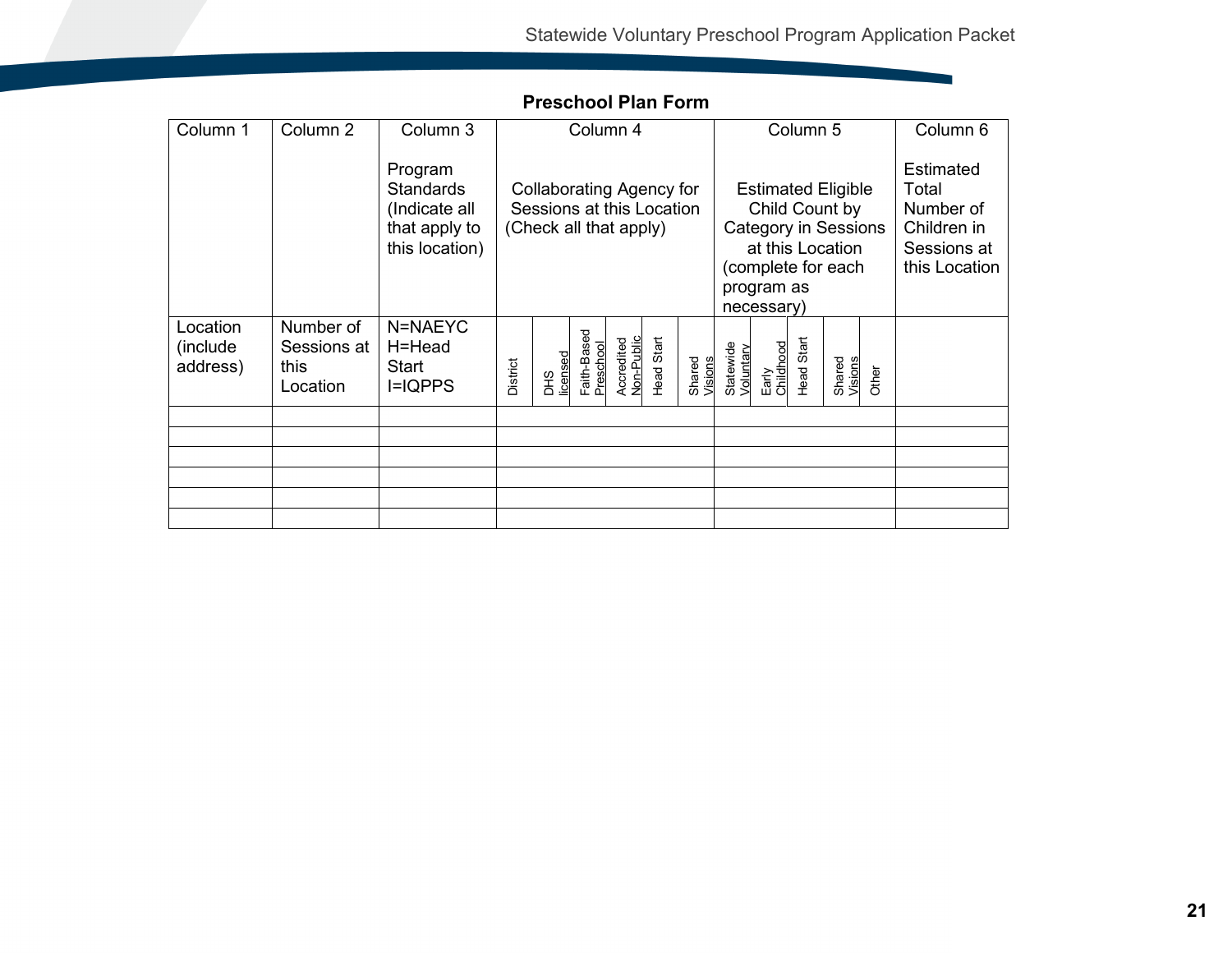## <span id="page-21-0"></span>**F. Preschool Budget Form**

**No grant award funds are available for startup costs at this time**. Applicants will complete all information, as applicable, on the Preschool Budget Form. The applicant will provide an estimated budget for each location. The applicant will total all columns and rows to ensure the accuracy of calculations.

**A district's general fund may not be used** to support costs of implementing the Statewide Voluntary Preschool Program for the first year. The applicant will utilize other funding sources to operate the Preschool Program during the 2022-2023 school year. As described in [298A.2,](https://www.legis.iowa.gov/law/iowaCode/sections?codeChapter=298A&year=2018) one option would be for districts to move unexpended, unobligated funding from certain sources to a flexibility fund account. These sources include the professional development supplement, home school assistance program funds, and any other school district fund or school district general fund account if the program, purpose, or requirements for the expenditure of such funding have been repealed or are no longer in effect. Districts, through a board resolution that includes specific stipulations as described in [298A.2,](https://www.legis.iowa.gov/law/iowaCode/sections?codeChapter=298A&year=2018) can then use these funds for their Statewide Voluntary Preschool Program (including startup costs). Other options for funding the first year may include, but are not limited to, seeking other grants available for this purpose, soliciting donations, or fundraising.

The funding required to operate the Preschool Program during the 2022-2023 school year will be delineated on the Preschool Budget Form and further detailed in the Preschool Budget Narrative form. Funding (.5) to support the Preschool Program in 2023-2024will be generated from the 2022 Certified Enrollment Count. Subsequent years are automatically funded through the Certified Enrollment Count.

The formula for calculation of state aid is: 0.5 x certified enrollment count of SWVPP students times the state cost per pupil. The state cost per pupil for FY22 is \$7,227. This amount changes based on the supplemental state aid percentage for the given fiscal year.

Lines may be added to accommodate additional locations as needed.

- If Administrative Costs are anticipated, the applicant must complete the Administrative Cost Budget in the Preschool Budget Narrative form. Districts may not supplant administrative costs. District administrative costs are limited to 5% of the state cost per pupil. Community partners may use 10% of the 95% allocation for administrative costs.
- The categories for the description of expenses need not all be funded (some categories may be \$0).

**Note:** All SWVPP funds are categorical; please refer to [IAC 281-98.13](https://www.legis.iowa.gov/law/administrativeRules/rules?agency=281&chapter=98&pubDate=02-14-2018) for allowable costs. Partnership budgets should be based upon direct costs to provide and maintain a quality preschool program rather than per child costs.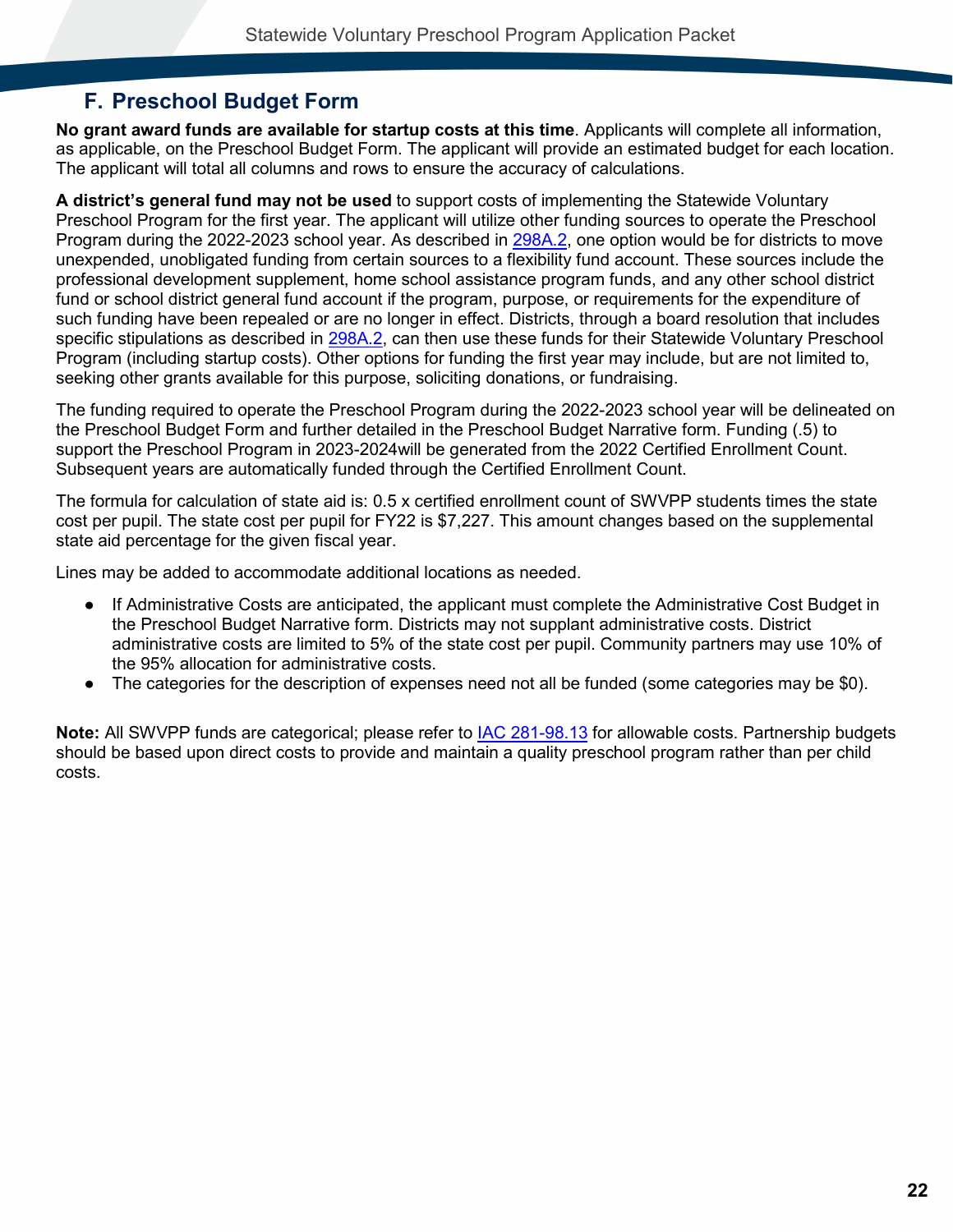**Contract Contract Contract** 

## **Preschool Budget Form**

<span id="page-22-0"></span>

| Location      | <b>Salaries</b> | Administrative<br>Costs | <b>Benefits</b> | Travel | Professional<br>Development | Supplies<br>&<br><b>Materials</b> | Equipment | Contracted<br>Services | Transportation | Total<br><b>Expenses</b><br>at |
|---------------|-----------------|-------------------------|-----------------|--------|-----------------------------|-----------------------------------|-----------|------------------------|----------------|--------------------------------|
|               |                 |                         |                 |        |                             |                                   |           |                        |                | Location                       |
|               |                 |                         |                 |        |                             |                                   |           |                        |                |                                |
|               |                 |                         |                 |        |                             |                                   |           |                        |                |                                |
|               |                 |                         |                 |        |                             |                                   |           |                        |                |                                |
|               |                 |                         |                 |        |                             |                                   |           |                        |                |                                |
|               |                 |                         |                 |        |                             |                                   |           |                        |                |                                |
|               |                 |                         |                 |        |                             |                                   |           |                        |                |                                |
| <b>TOTALS</b> |                 |                         |                 |        |                             |                                   |           |                        |                |                                |